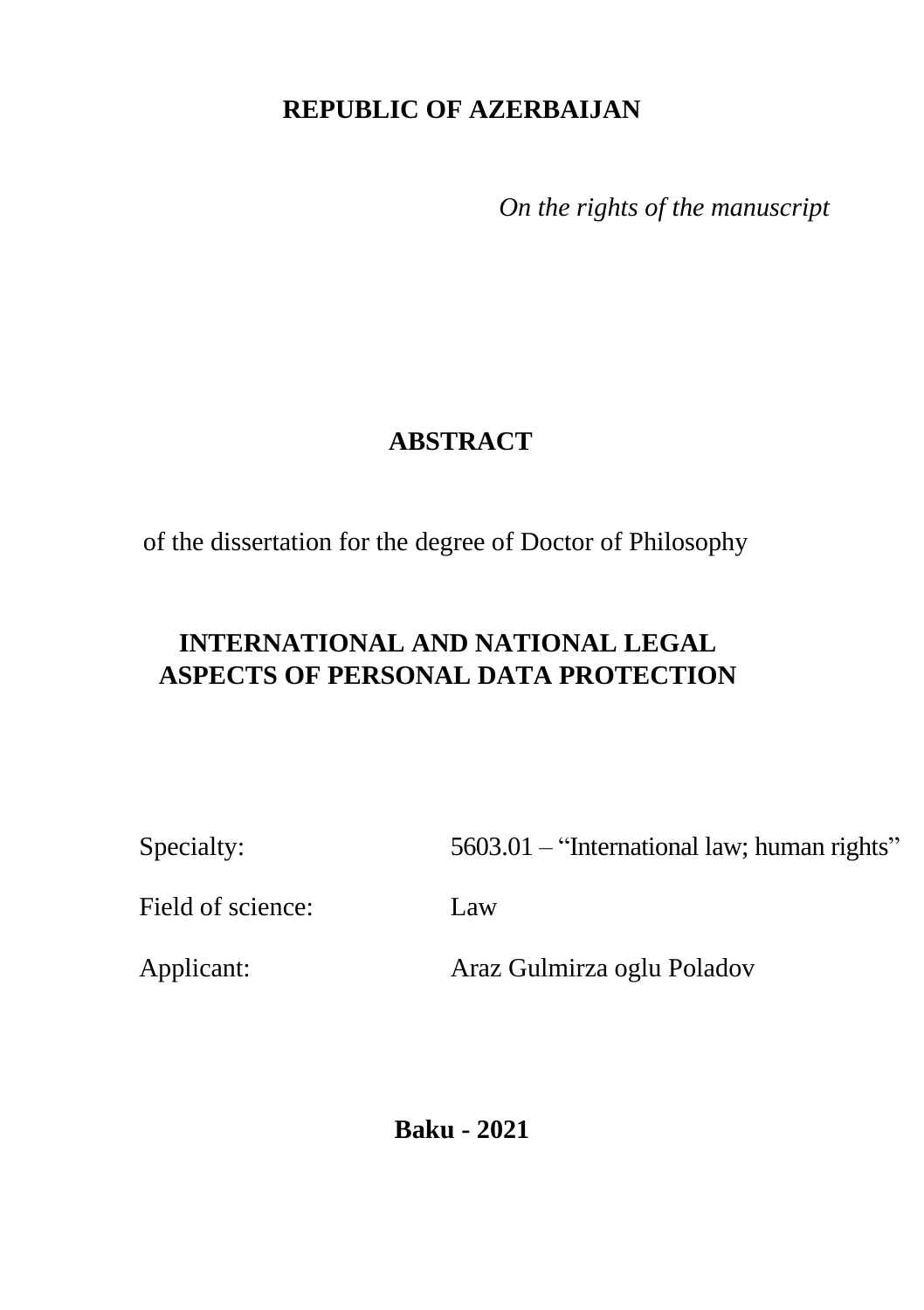The dissertation was performed at the UNESCO Chair of Human Rights and Information Law of the Law Faculty of Baku State University.

| Scientific supervisors:                  | Doctor of laws, Professor<br><b>Amir Ibrahim Aliyev</b>                                                                               |
|------------------------------------------|---------------------------------------------------------------------------------------------------------------------------------------|
|                                          | Doctor of laws, Professor<br><b>Leonid Dmitrievich Tymchenko</b>                                                                      |
| Official opponents:                      | Doctor of laws, Professor<br><b>Rustam Shamilyevich Davletqildeyev</b>                                                                |
|                                          | Philosophical doctor of laws, Associate Professor<br><b>Heydar Damir Qambarov</b>                                                     |
|                                          | Philosophical doctor of laws, Associate Professor<br><b>Zaur Humbat Aliyev</b>                                                        |
| <b>State University</b>                  | Dissertation Council FD 2.44 of Supreme Attestation Commission<br>under the President of the Republic of Azerbaijan operating at Baku |
| Chairman of the Dissertation<br>council: | Doctor of laws, Associate Professor                                                                                                   |

Scientific secretary of the Dissertation council:

Professor \_\_\_\_\_\_\_\_\_\_\_\_\_\_\_\_\_\_\_ **Alizade Gurbanali Mammadov**

Philosophical doctor of law, Associate

\_\_\_\_\_\_\_\_\_\_\_\_\_\_\_\_\_\_\_ **Turqay Imangulu Huseynov**

Chairman of the scientific seminar:

Doctor of laws, Associate Professor

\_\_\_\_\_\_\_\_\_\_\_\_\_\_\_\_\_\_\_\_ **Rustam Fakhraddin Mammadov**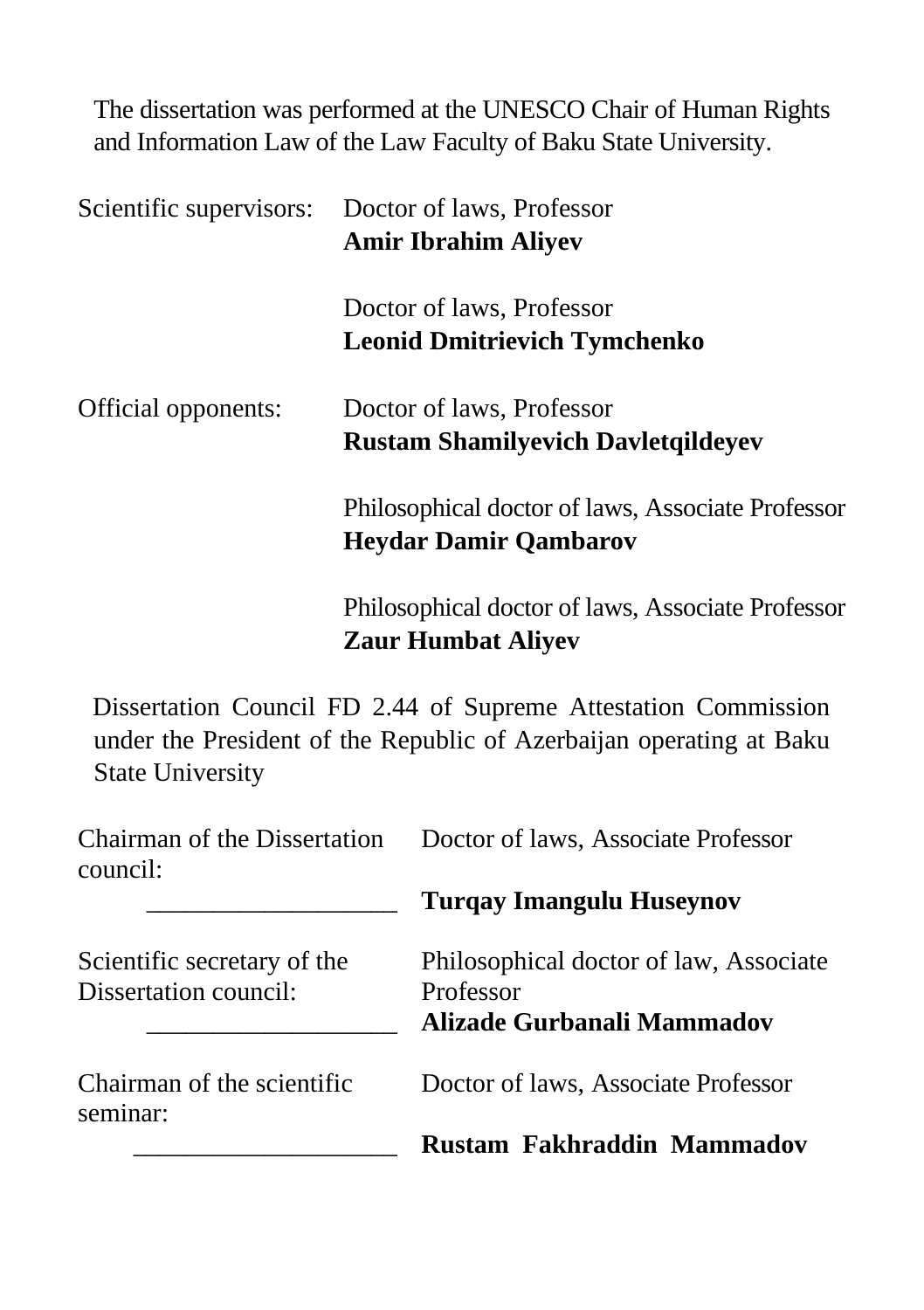#### **GENERAL CHARACTERIZATION OF THE OF THE DISSERTATION**

**The actuality of the subject**. Scientific and technological advances have led to a significant increase in the amount of data processed automatically. At the same time, public relations related to the processing of information containing personal information of people are developing dynamically. These relations need to be legally regulated.

The widespread use and application of information technologies, methods of automatic data processing, the formation of global information systems that can be obtained from virtually anywhere in the world - these are the features of the evolving digital age. On the one hand, the free access to information ensure the realization of one of the fundamental, democratic rights of citizens directly to freedom of information, and the maintenance of largescale automated databases significantly optimizes various training and decision-making processes. This includes services ranging from credit cards to creating biometric portraits and predicting possible diseases. On the other hand, the widespread dissemination of personal information by government agencies, businesses and public organizations significantly increases the risk of unauthorized intrusion into a person's private life, threatening to violate one of his fundamental natural rights, the right to privacy. The legal literature notes that the right to privacy intersects with the right to the protection of personal data, but they are not the same and differ significantly.<sup>1</sup> The processing and use of a citizen's personal information without providing any information to the citizen can raise serious doubts about the integrity and transparency of the

<sup>&</sup>lt;sup>1</sup> Savelyev, A.I. Scientific-practical post-commentary to the Federal Law "On Personal Data"». – М.: – 2017, – p. 31–39.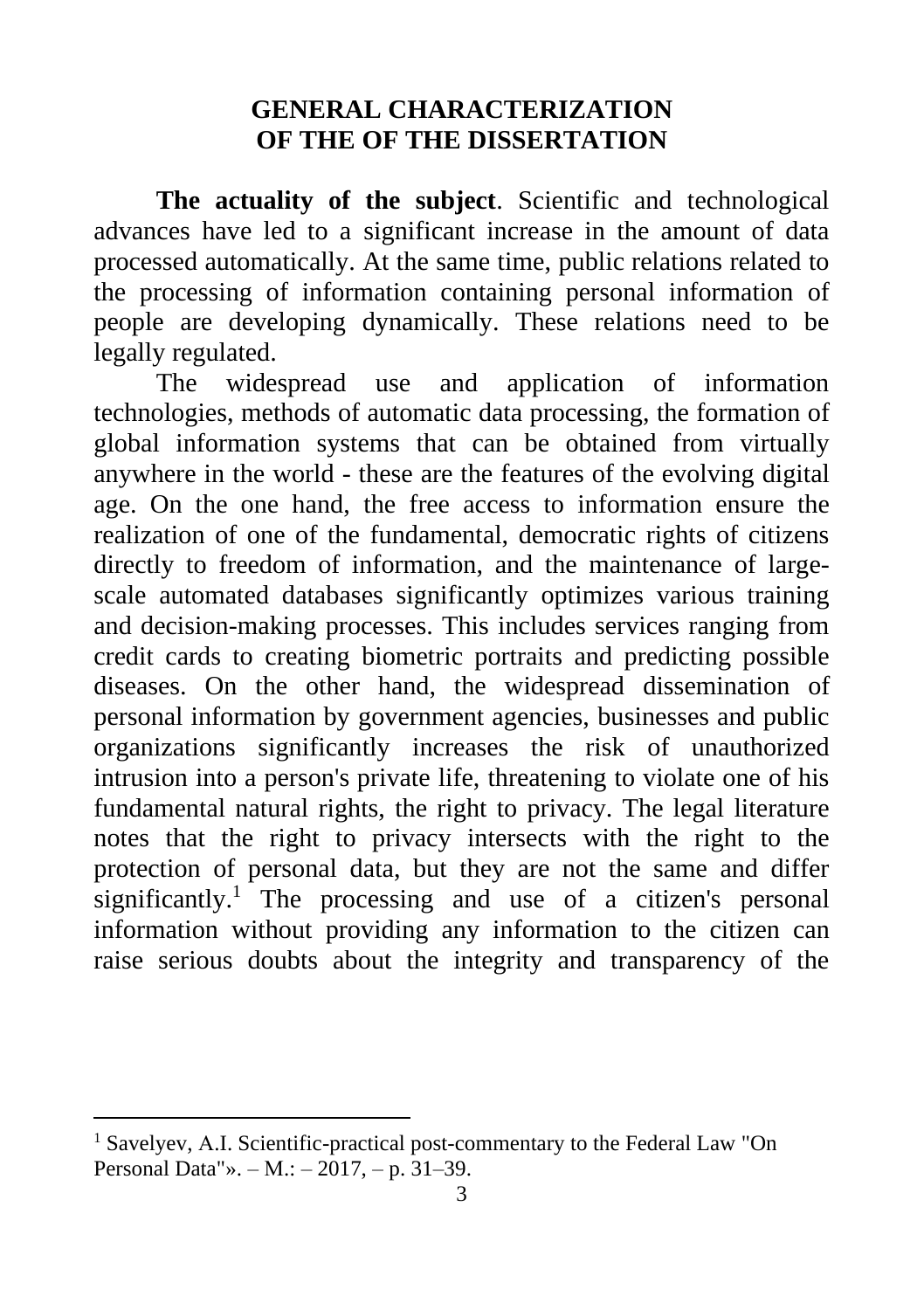company or organization, and can seriously damage e-governmentcitizen and employee-company relations.<sup>2</sup>

At present, one of the main tasks of the state is to ensure the interests, rights and freedoms of the individual in the process of formation of the information society in the Republic of Azerbaijan. The widespread use of modern information technologies, especially big data technologies, cloud technology, Internet of Things, artificial intelligence, etc., not only brings comfort and time to our lives, but also creates new problems and threats such as the threat of uncontrolled collection and processing of information. In addition, there are problems in collecting and processing information about an individual that could be used in a potentially negative or undesirable way. Thus, the protection of personal data becomes a more important element of a person's legal status, aimed at ensuring information security.

It should be noted that the countries of the European Union (EU) and the United States of America (USA) already have a wellestablished judicial practice in disputes over the violation of the rights of personal data subjects. Documents such as the European Convention for the Protection of Human Rights and Fundamental Freedoms, the Council of Europe Convention for the Protection of Individuals in the Automated Processing of Personal Data, the EU Charter on Fundamental Rights and the EU General Regulation on the Protection of Personal Data are the main tools in the formation of the legal regulation mechanism. At the same time, the European Court of Human Rights (ECHR) and the European Court of Justice have established a common European experience in the protection of fundamental rights and freedoms in legislation, law enforcement and jurisprudence. Abraham L. Newman, Samuel D. Warren and Louis Brandays, leading experts in the field of information law, and other researchers consider the European approach to the protection of

<sup>2</sup> Alguliyev, R.M., Alakbarova, I.Y. Assessment of social credit of citizens in the electronic state environment on the basis of personal data: problems and prospects // Problems of the Information Society,  $-2019$ ,  $\mathcal{N}_2$  1,  $-\mathbf{p}$ . 3-13.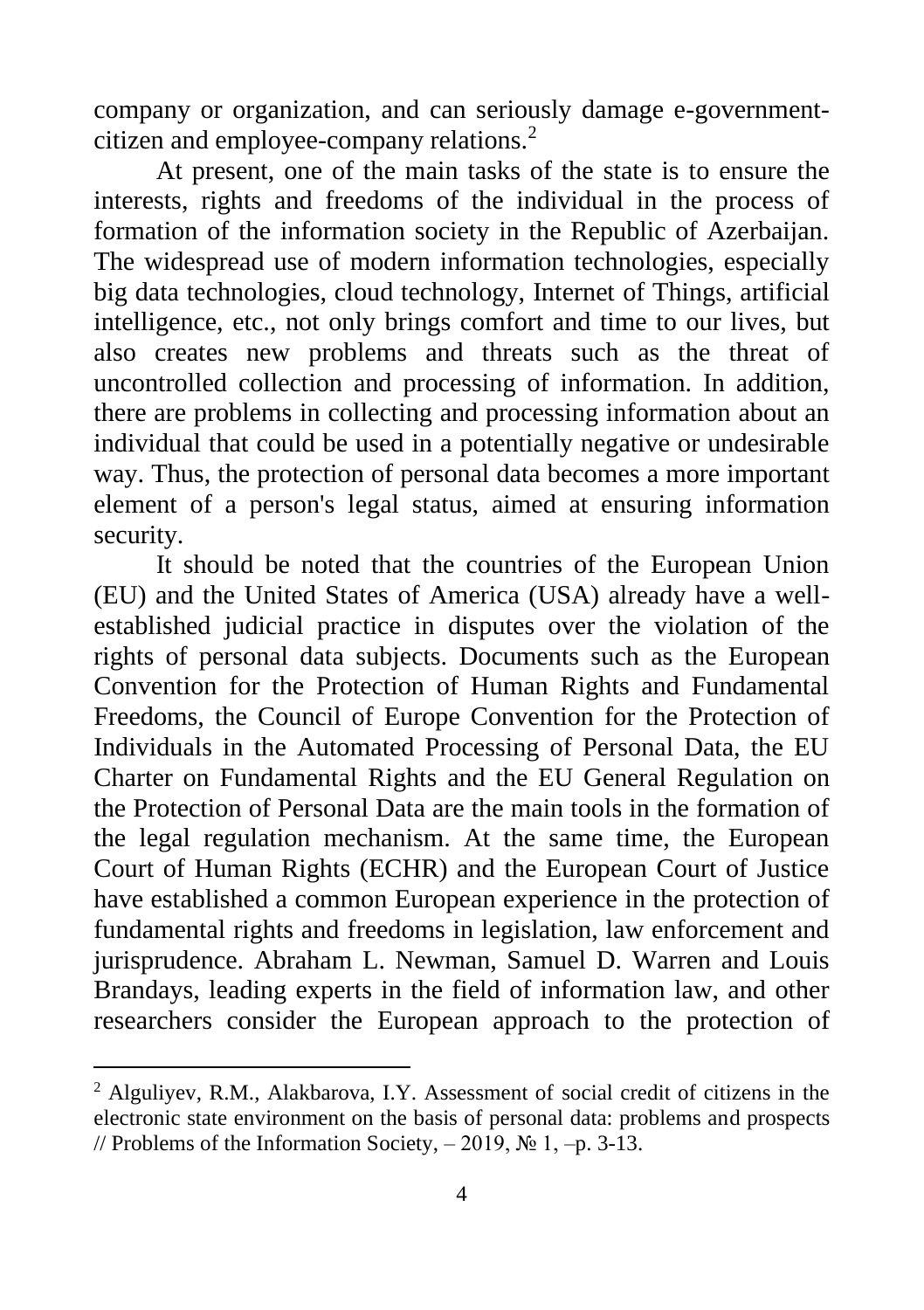personal data as a single, systematic, holistic, consistent and reliable doctrine.<sup>345</sup>

Unlike other global issues (e.g. environment, counter-terrorism, food security), data protection requires a more integrated approach that involves working together with a wide range of actors (data processors, data subjects, regulators, etc.).<sup>6</sup> It is in this sense that the issue of international legal regulation is relevant. Christopher Kuner, one of the leading experts in the field of personal data protection, notes that in order to build a global legal framework for data protection, at least the following questions must be answered: What should be the form of legal cooperation? Should an existing tool be used or should a new one be developed? What are the standards that will be the basis for a mechanism? Who should be the coordinating body? How wide should the mechanism be?<sup>7</sup>

The phrase "collection, storage, use and dissemination of information about one's private life without one's consent" mentioned in the third part of Article 32 of the Constitution of the Republic of Azerbaijan contains an important rule. With the adoption of the Laws of the Republic of Azerbaijan "On Information, Informatization and Data Protection", "On Personal Data", etc., the new information environment was not ignored. At the same time, the process of forming a comprehensive legal system for personal data protection was completed. In this sense, based on international and national

<sup>3</sup> Newman, A.L. What the "Right to Be Forgotten" Means for Privacy in a Digital Age // – Science. – 2015. Vol. 347. No. 6221. – p. 507–508.

<sup>4</sup> Warren, S.D. The Right to Privacy / S.D.Warren, L.D.Brandeis // Harvard Law Review, – 1890. Vol. 4. No. 5, – P. 193–220.

 $<sup>5</sup>$  Reyers, C.L. The US Discovery – EU Privacy Directive Conflict: Constructing a</sup> Three – Tiered Compliance Strategy // Duke Journal of Comparative & International Law, – 2009. Vol. 19. No. 2, – pp. 357-387.

<sup>6</sup> Bennett, C. Application of a Methodology designed to Assess the Adequacy of the Level of Protection of Individuals with regard to Processing Personal Data: Test of the Method on Several Categories of Transfer. European Commission Tender No. XV/97/18/D, September 1998.

<sup>7</sup> Kuner, C. An International Legal Framework for Data Protection: Issues and Prospects // Computer Law & Security Review, – January 24, 2009, Vol. 25, – pp. 307-317.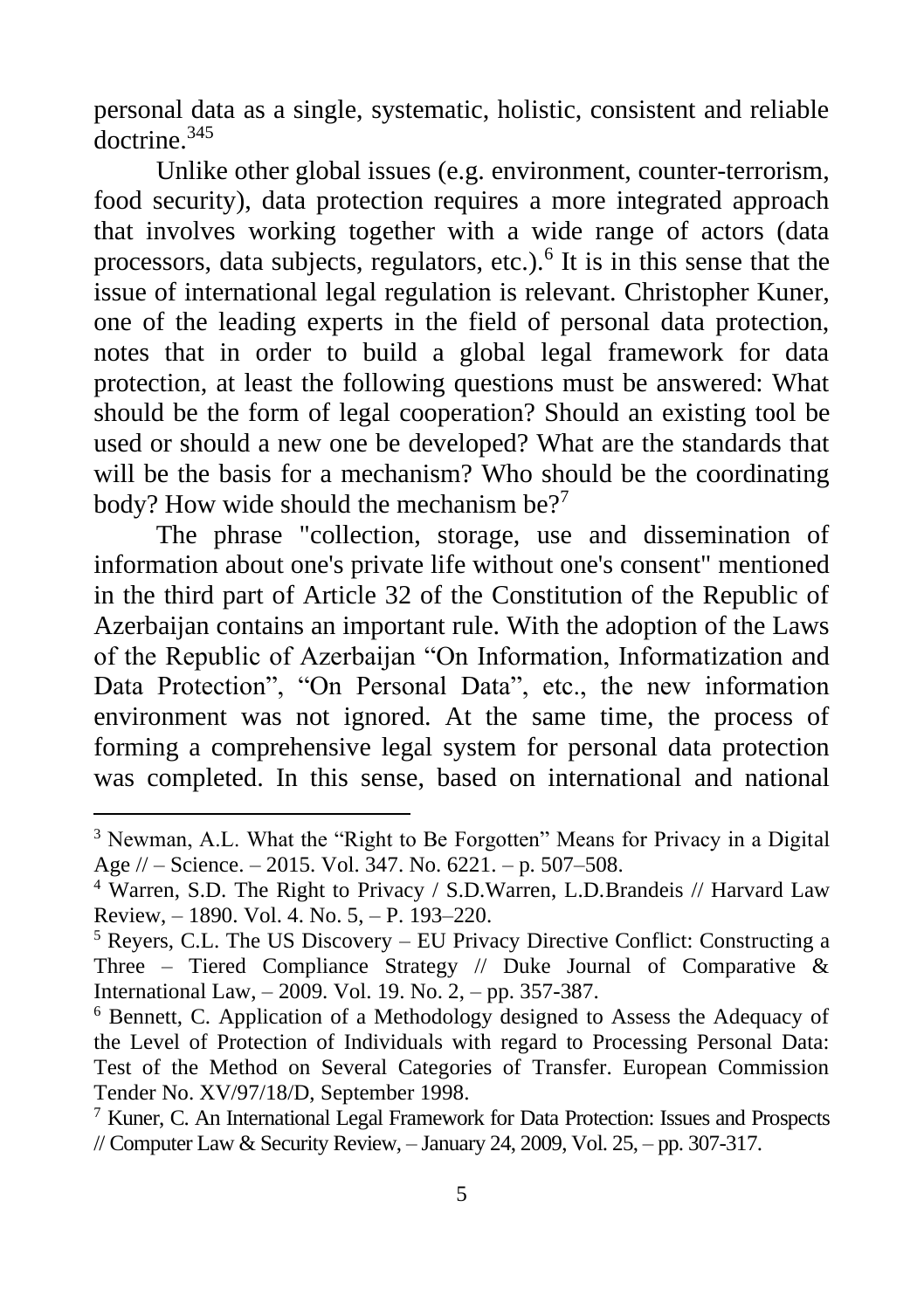legislation, the relevance of the above issues should be determined along with the study of the situation in advanced foreign countries.

**Object and subject of research**. The object of the study is the public relations in the field of international and domestic legal protection of personal data. The subject of the research is international legal acts in the field of protection of personal data, decisions and resolutions of international organizations, decisions of international courts, legislation of the USA and EU countries, legal norms established by the legislation of the Republic of Azerbaijan.

**Degree of scientific development of the topic**. A study of a significant number of sources suggests that the legal aspects of the problem of personal data protection have not yet been fully explored and therefore require extensive comparative research. The legal research in the practice of the AR is almost non-existent.

In the dissertation work a number of local scholars conducting research in the field of international law, human rights, information problems – A.I. Aliyev, L.H. Huseynov, R.F. Mammadov, Z.A. Asgarov, A.I. Mustafayeva, V.A. Gasimov, R.M. Aliguliyev, M. Gakbarov , S.T. Majidli, R.S. Mahmudova, E.A. Aliyev, G.A. Rzayeva, Z.Q. Jabrayilova; from foreign scientists, first of all, from Russian scientists I.L. Bachilo, V.A. Kopilov, V.N. Lopatin, V.A. Pojilikh, M.M. Rassolov, A.A. Fatyanov, M.A. Fedotov, A. Pazyuk, M. Sokolova, V.D. Elkin, V.M. Baranova, M. Bashlikova, E. Brodskiy, M.Y. Yemelyannikova, K.A. Zanina, N.G. Belqorodtseva, I.A. Velder, A.V. Dvoretskiy, A.V. Kucherenko, N.I. Petrykin, O.B. Prosvetova, Y.S. Telina, A.S. Fedosin; Western European and American scholars R. Walters, S.D.Warren, L.D. Brandeis, M. Lend, A.F. Westin, D.A. Solove, J. Witman, D.M. Vicente, L. Feyiler, E. Brauer, M. Zalnirut, P. Fischer, C. Kuner, C. Hoffman, A.C. Evans, M. Ouen, S. Qutvirt, F. Biqnami, M. Medina, M. Bakhoum, D. Kamarinou, J. Drexl, J. Dumas, J. Hölzel, B. Valtisson, J.F. Albrecht, J. Stoddart, A.L. Gardner, P.Van den Bulk, E.A. Salami, F. Boexm, D. Grey, N. Terry, M.J. Blanke, L. Sotto, S. Hodges, M.U. Brennan, C.L. Reyers and others have been analyzed.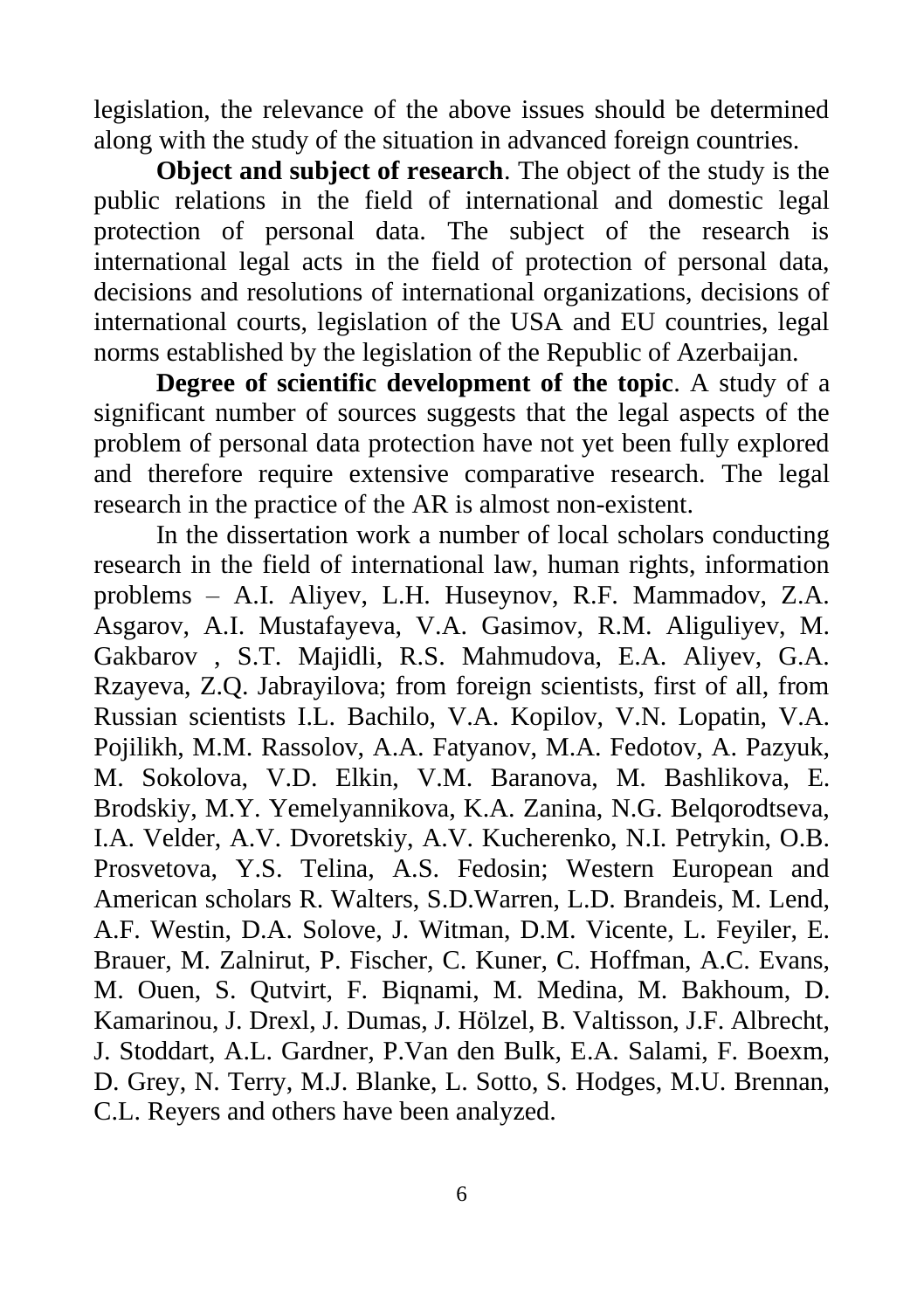**Objectives and tasks of the research**. The main purpose of the dissertation is to identify and remedy the theoretical and practical problems of the legislation of the Republic of Azerbaijan in the relevant field based on the analysis of the experience of the EU, the United States and developed countries in the field of personal data protection. In addition, the purpose of the dissertation research is to develop scientifically sound proposals for the development and improvement of legislation to ensure the protection of personal data.

In order to achieve these goals, **the following tasks** have been identified in the research:

- To consider the historical aspects of the formation of the legal framework and the development of the right to privacy, the right to personal and family secrets when working with personal data;

- To determine the legal nature of personal data and its relationship to the rights and freedoms of the individual and, above all, to personal and family secrets;

- To generalize and systematize the existing views in the scientific literature on the main theoretical and practical problems of the formation and development of the right to protection of personal data at the international and national levels;

- To study the experience of individual foreign countries (EU countries, USA) in the field of personal data protection in a comparative and comprehensive way, to identify existing trends in this field and to identify opportunities for their use in the activities of government agencies of the Republic of Azerbaijan;

- To determine the preconditions for the formation of a relatively independent regulatory complex regulating public relations in the field of protection of personal data, to determine its place and role in the legal system of the Republic of Azerbaijan;

- Investigation of the norms of the current sectoral legislation determining the issues regulating the protection of personal data in the Republic of Azerbaijan, as well as the constitutional basis for the protection of personal data;

- To prepare proposals for the improvement of the legal regulation of public relations in the field of protection of personal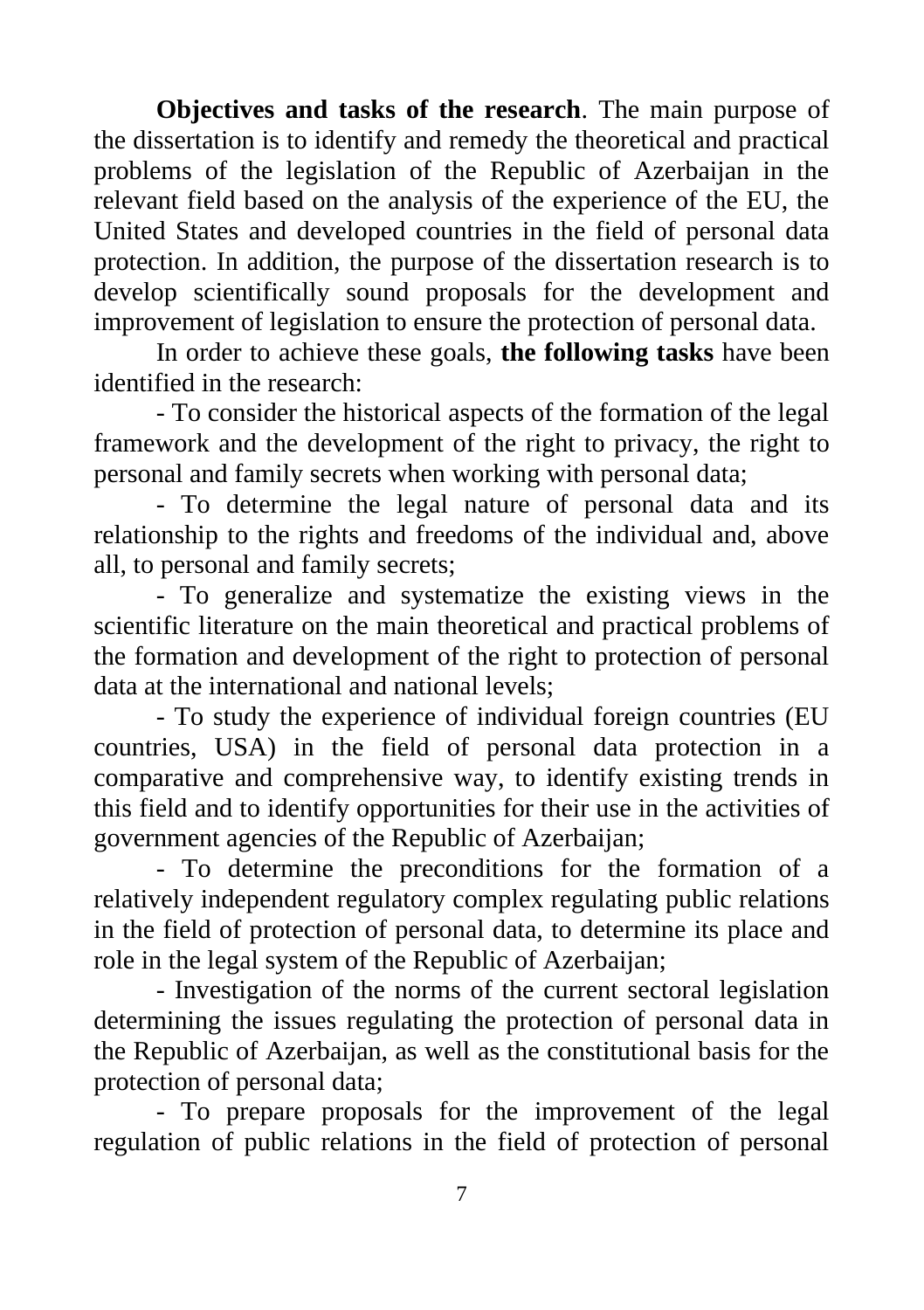data in the Republic of Azerbaijan, as well as the material, organizational and technical support of this activity;

- Analyze the norms (civil, criminal) establishing legal liability for violation of the rules related to personal data and make recommendations for their improvement within existing international practice;

- Carrying out a comparative legal analysis of the existing international and national legislation in order to identify opportunities for improving the national legislation on the protection of personal data in the Republic of Azerbaijan;

- Making specific proposals and recommendations to improve the legislation of the Republic of Azerbaijan in the field of protection of personal data.

**The novelty of the research** should be linked to the fact that the current research is the first research work devoted to the study of the general development and regularity of the right to protection of personal data. For the first time, the study provides a comparative analysis of international law and national legislation and judicial practice of different countries, which determine the current trends in the legal regulation of public relations related to the protection of personal data; Prerequisites for the formation of the institute and basic elements of personal data protection in the Republic of Azerbaijan were announced, the role and place of this field of law in the legal system of the Republic of Azerbaijan were defined, its complex nature and intersectoral significance were substantiated; the purpose of protection of personal data and the theoretical and legal content of the relevant subjective right are clarified; the features of legal relations related to the protection of personal data at the doctrinal level are disclosed; gaps and conflicts were revealed in the legal regulation of the considered public relations; Proposals have been developed to improve the legal regulation of public relations in the field of personal data protection.

**The main provisions of the defense**. The following provisions reflecting the scientific novelty of the research are submitted for defense: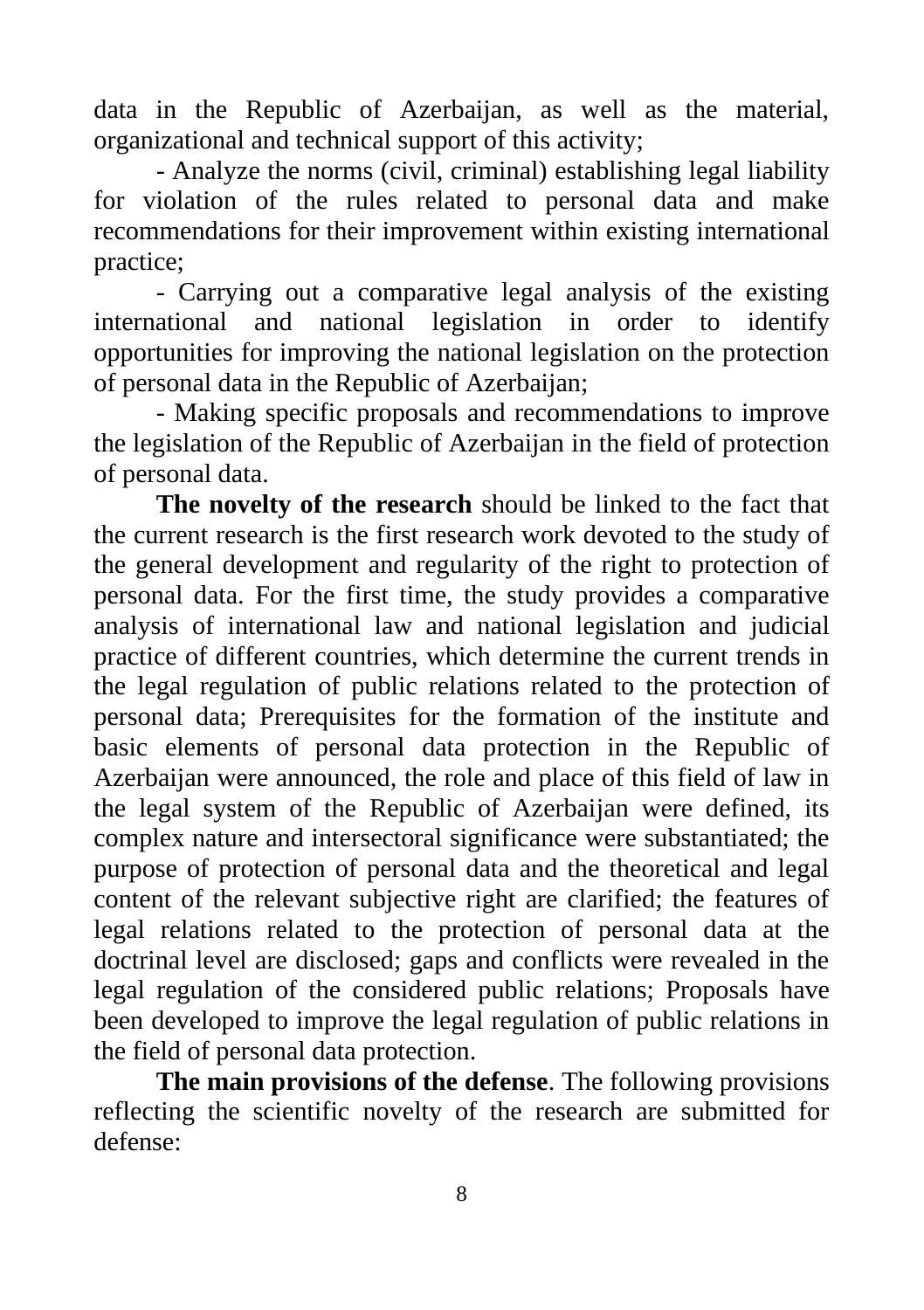1. In the United States and Western Europe, the term "privacy" is used instead of "right to privacy." There is no single approach to defining the content of the right to privacy in the legal science of foreign countries, but in practice several directions have been formed. In countries with a "written" constitution, the right to privacy includes honor, dignity, personal and family life, intimacy, name, surname, voice and image, inviolability of the home, confidentiality of messages (mail, telegraph and telephone communications (negotiations)). In Anglo-Saxon legal systems, the right to privacy is generally understood as a "right to be left alone" (for example, in the United Kingdom) or a "right to be alone" (for example, in the United States). In this context, this right covers the rights to communications, home and office space, the environment, physical integrity, protection from wrongdoing, freedom of sexual conduct, the right of everyone to independence, and a number of other rights protected by the state from interference in a person's private relations or activities.

2. The legal system of a relatively independent normative complex, which combines various legal norms regulating public relations related to the protection of personal data of individuals in the post-Soviet space, including Azerbaijan along with states with a long history, judicial and normative experience in the relevant field. There are prerequisites for its formation and development as a separate field. The point is that, unlike the legal system of Western European countries, the right to the protection of personal data in the post-Soviet countries was formed as a legal institution, rather than a subjective right. A complex legal institution based on international public and private law, as well as constitutional, administrative, civil, criminal, labor, information and other areas of national law - the "Institute for the Protection of Personal Data" has been formed.

3. The legal regulation of the protection of personal data is based on the understanding that this right is one of the fundamental rights of a person living in the information society, but it somewhat differs from the right to privacy. Each of these rights has specific features, the joint use of which improves the mechanism of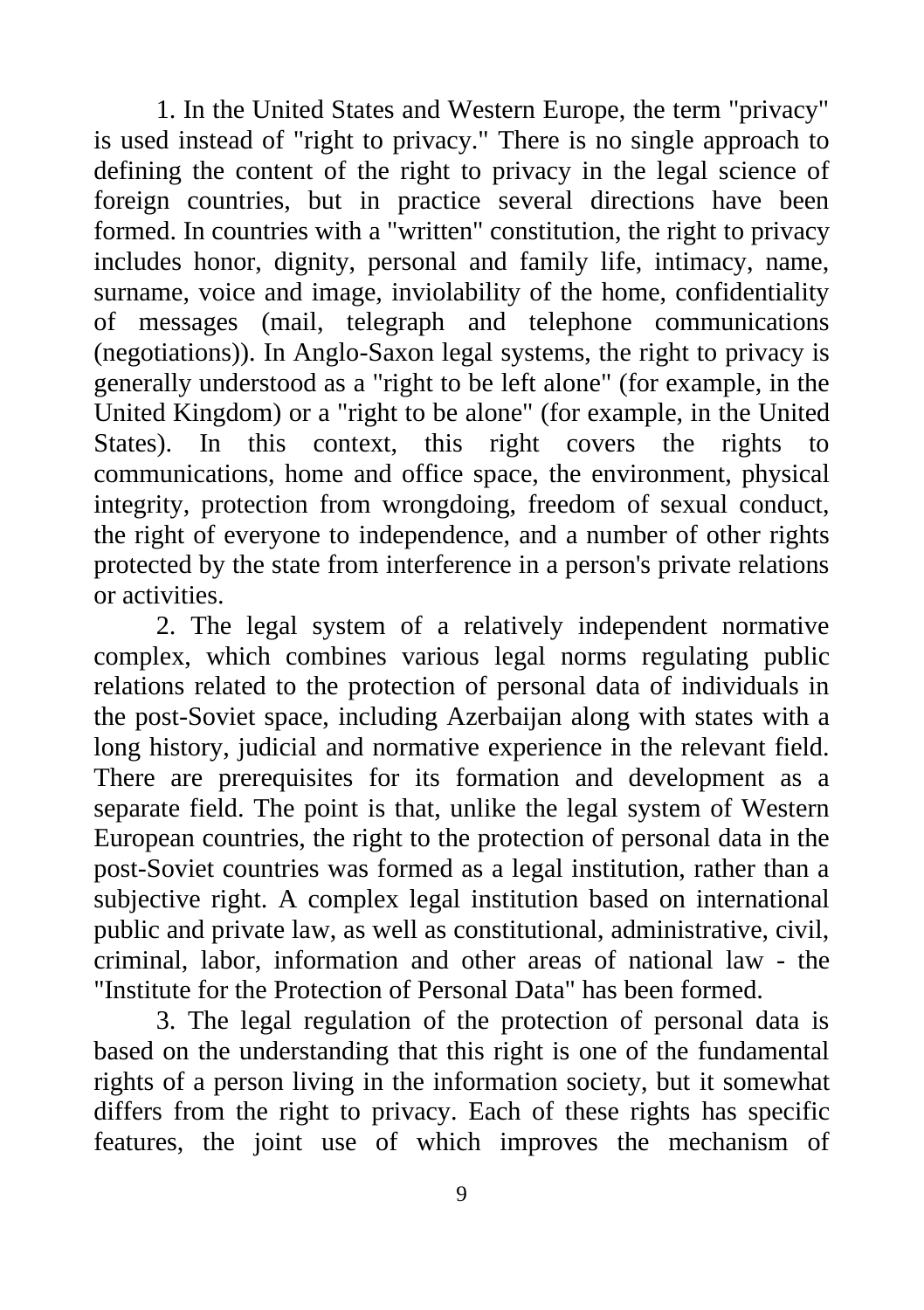protection of individual interests. Both rights are based on the need for legal regulation, the principles of lawful use of information, the availability of adequate and effective methods of legal protection of violated rights. Although there are some fundamental differences in content, both laws require a joint and comparative approach.

4. The EU General Regulation on the Protection of Personal Data, which entered into force in May 2018, provides for the protection of fundamental human rights and freedoms in the EU, in particular privacy, as enshrined in the EU Charter on Fundamental Rights and the EU Treaty. It reaffirmed the EU's commitment to the right to data protection. At the same time, it was emphasized that the Union was ready to accelerate the achievement of the goal of creating a single internal market, which is the basis for the development of economic relations, the unimpeded movement of personal data. The General Regulation not only unifies the rules for all member states, but also eliminates regulatory conflicts between member states that existed at the time of the Data Protection Directive 95/46 / EC, and give legal entities full control over their confidential information. In addition, changes in EU legislation on the protection of personal data as a result of reforms have been adapted to the current level of development in the field of information technology. At the same time, it remains to be seen how effective their practical implementation will be.

5. At present, a clear system of protection of personal data has been formed in the European space, which allows them to be transmitted not only to EU member states, but also to third countries. The existing EU-US interaction on personal data protection reflects the latest achievements in this area and should become a model for developing cooperation with other third countries in the field of personal data protection.

6. It is worth noting the development of a sustainable trend in the analysis of modern international experience in the field of legal protection of personal data, as well as the experience of individual countries, the formation of general (supranational) approaches to the legal regulation of public relations related to the protection of personal data and the development of consistence in this area. In the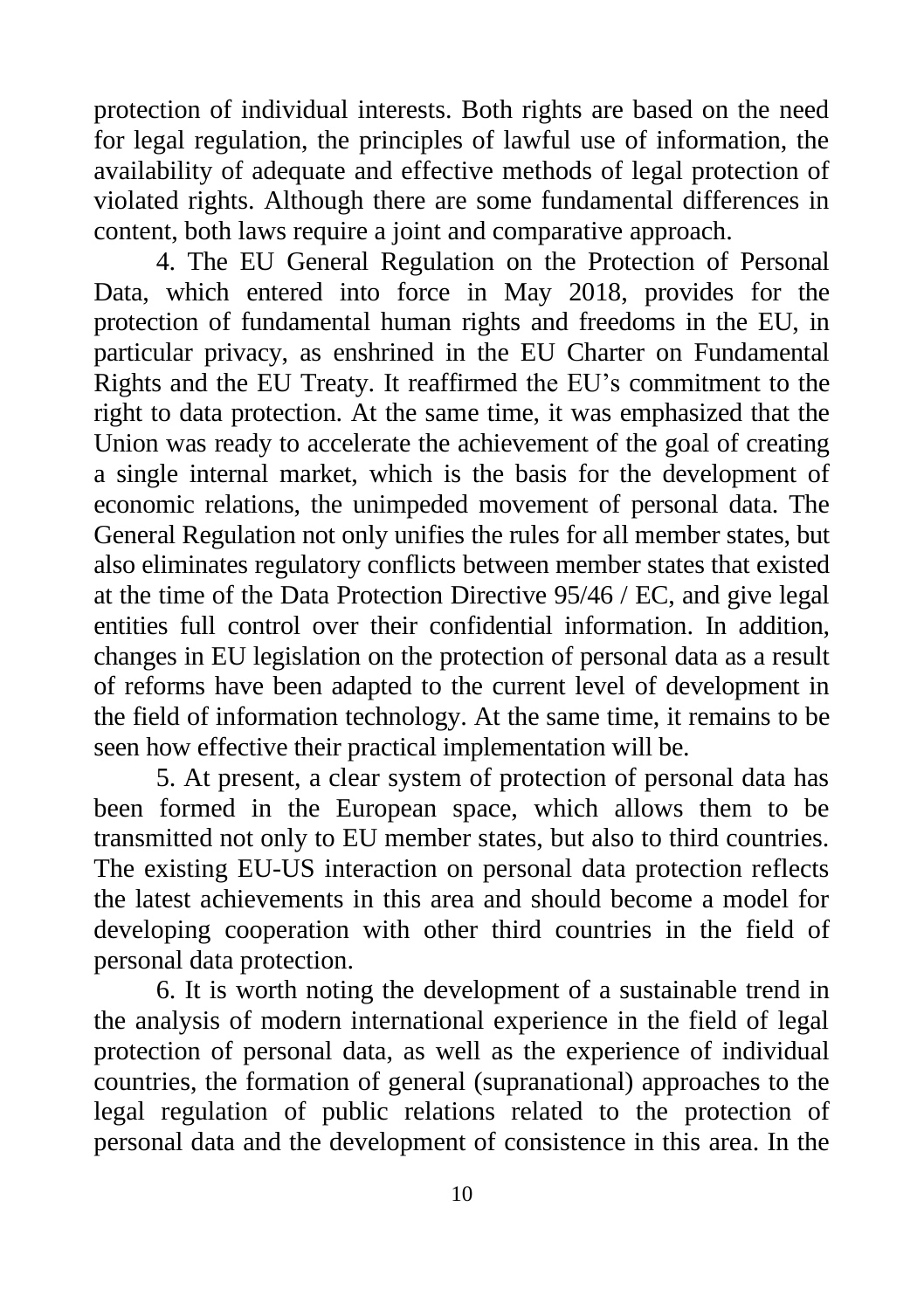relevant field, international standards play the role of a legal guide (or principle) in the development of AR legislation and law enforcement practice, creating legal mechanisms for the protection of personal data.

7. The analysis of the current legislation of the Republic of Azerbaijan in the field of protection of personal data gives us reason to say that the legal norms governing the processing and protection of personal data are within many areas of law. As the Law of the Republic of Azerbaijan on Personal Data regulates relations in the field of personal data, regardless of the amount of data used, it creates a basis for inter-sectoral regulation of relations in the field of personal data. Its main task is to protect the rights of citizens in this area, the rights and responsibilities of those who process and use this information. This fact shows that the public relations arising from the processing of personal data of the subjects are regulated by various sectoral legal norms related to them.

8. The conclusion that the rapid development of information technology, innovative nature of intensive changes and, most importantly, the insufficient level of protection of personal confidential information in the process of e-government building generally characterizes the effectiveness of the existing system of normative legal acts. It also indicates an objective need to develop a legal framework for working with personal data. In this case, the need to adopt a number of normative legal acts, as well as provisions on the addition and amendment of new legal norms to existing legislation should be considered.

**Research methods**. The methodological basis of the research is the method of dialectical cognition, historical, systematic, complex, target approaches to the problem under study, as well as special methods of cognition. At the same time, formal-logical, formal-legal, comparative-legal, as well as abstraction, modeling, etc. methods were also used.

**Theoretical and practical significance of the research**. Based on the results and provisions of the dissertation on a comprehensive study of the legal and theoretical basis in this area;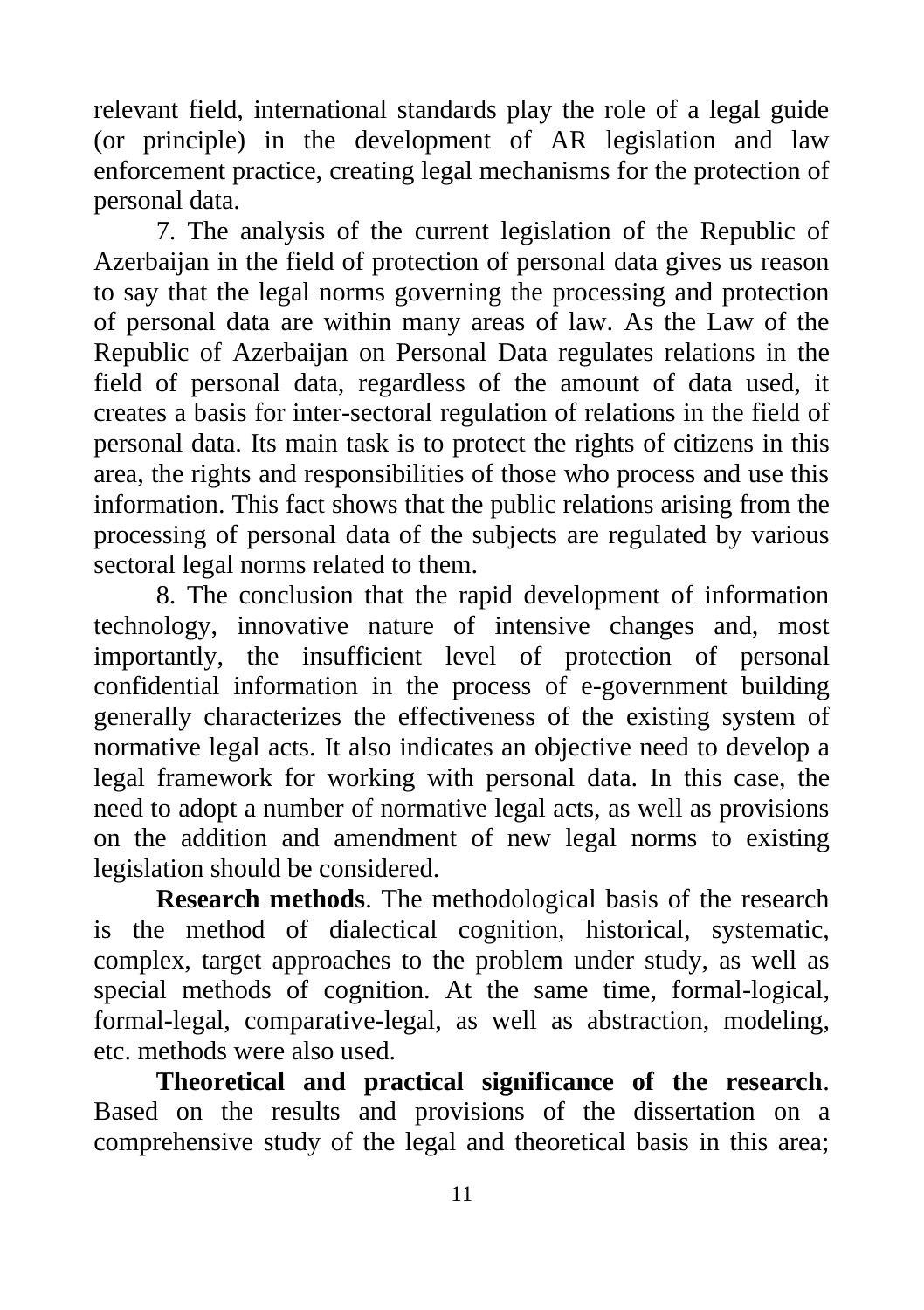Normative activity aimed at improving the legal regulation of public relations related to the protection of personal data in the Republic of Azerbaijan; fundamental and applied research devoted to the problems of protection of personal data within the framework of legal theory, human rights, information law, as well as field legal sciences; It can also be used in the training of specialists in the field of information security and protection of personal data.

**Approbation and application**. The main provisions of the research work are reflected in the author's scientific works on the topic of the dissertation published in prestigious scientific journals of Azerbaijan and Ukraine, as well as in the materials of the international scientific conferences in different languages (Azerbaijani, English and Russian).

**Name of the organization where the dissertation work is performed.** The dissertation work was carried out at the UNESCO Chair of Human Rights and Information Law of the Law Faculty of Baku State University, discussed and recommended for defense.

**The structure of the research**. The research consists of Introduction, five chapters, Conclusion and a Bibliography. The title page of the dissertation consists of 322, Table of Contents consists of 1596, Introduction consists of 28078, the main content consists of 214524, Conclusion consists of 11220 and the Bibliography consists of 21165 characters, totaling 276905 characters.

#### **MAIN CONTENT OF THE RESEARCH**

In the **Introduction** of the dissertation the relevance of the topic, the degree of its development is substantiated, goals and objectives, research methods, defense provisions are defined, novelty, theoretical and practical significance of the research, approbation and application of the research work, name of the dissertation organization, separate structure of the dissertation is provided.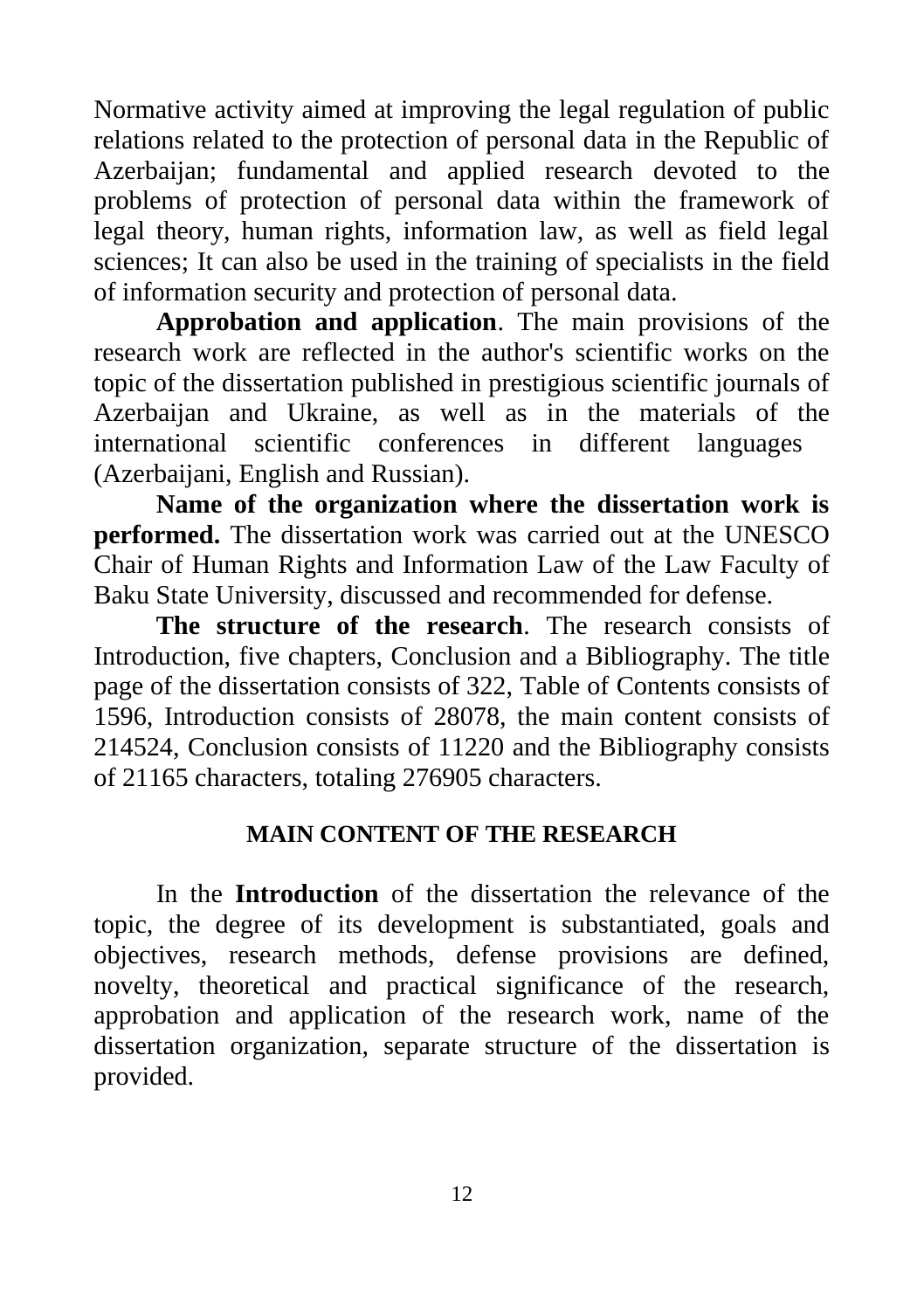The **first chapter** is "**The essence of the protection of personal data and modern legal issues**" and consists of three paragraphs.

The **first paragraph** examines the origins, definition, and mechanisms of protection of the right to privacy.

According to the modern doctrine of constitutional law, person, his rights and freedoms are considered the highest value. The inviolability of private life is one of the basic, constitutional rights of every citizen. Its main content is that there is a certain protection against any intrusion into the private life of any person, third parties, including the competent authorities and officials of the state.

In Anglo-Saxon legal systems, constitutions traditionally do not explicitly state the right to privacy. There is no written constitution in England, and this right is guaranteed in a very limited way based on court precedents.

An article named "The Right to Private Life" in the December 15, 1890 issue of the Harvard Law Review, written by lawyers Samuel D. Warren and Louis Brandays, is also accepted as the primary basis of this law in the United States. In the development of the concept of the right to privacy, it is important to note the importance of a number of precedents of the US Supreme Court that interpret the laws of the country in terms of protection of privacy. Although the US Constitution does not explicitly provide for the right to privacy, the Supreme Court has ruled that the First, Third, Fourth, and Fifth Amendments to the Constitution provide for the right to state intervention.

At the international level, the right to life, liberty and security of person is guaranteed by Article 3 of the Universal Declaration of Human Rights of 10 December 1948. Article 12 of the Declaration states that no one shall be subjected to arbitrary interference with his privacy, family, home or correspondence, or his honor and reputation. Later, this norm was reflected in the International Covenant on Civil and Political Rights in almost the same context.

The analysis shows that in continental law countries and in countries where the Anglo-Saxon legal system operates, there are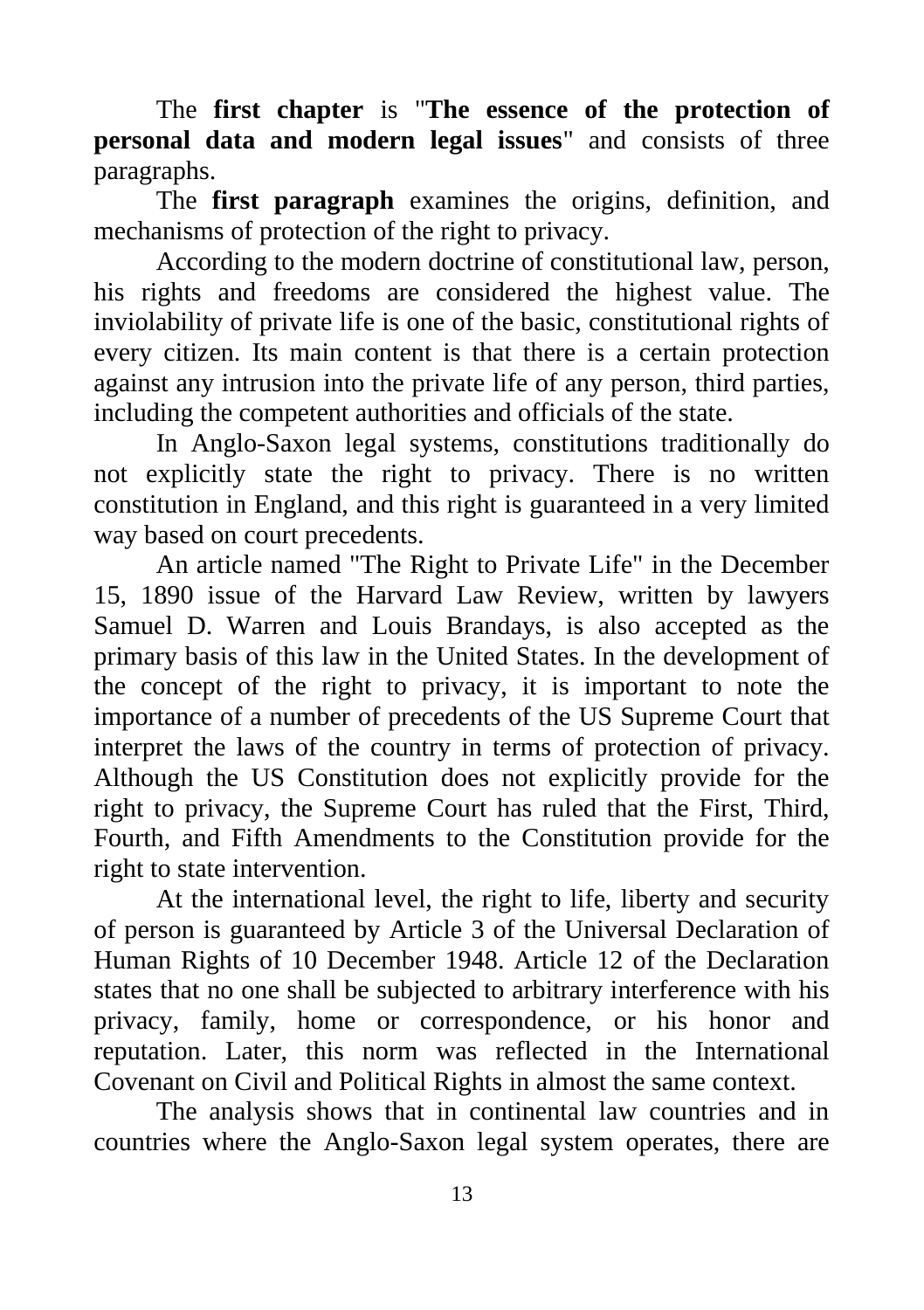significant differences in approaches to the definition and regulation of the right to privacy. Although the constitutions of the Anglo-Saxon legal system do not explicitly state the existence of the right to privacy, the supreme laws of countries with a continental legal system provide for this right separately.

The **second paragraph** analyzes the definitions given to personal data in different jurisdictions and these concepts in the context of the right to privacy.

The right to privacy is a complex legal concept that combines many separate powers of the individual. One of the main components of the right to privacy is the right to protection of personal data. There are several similar approaches to what personal data is and its scope. For example, the recommendations of the Council of the Organization for Economic Co-operation and Development on the basic provisions on the protection of privacy and the international exchange of personal data, the Council of Europe Convention on the Protection of the Rights of Individuals in Automated Personal Data Processing (Convention 108). Different approaches are reflected in Directive 95/46 / EC of the Parliament and the Council, Regulation No. 679 of 2016.

The **third paragraph** summarizes the development directions of international legal cooperation on the protection of personal data.

As early as the 1960s, it became clear that data protection required a more integrated approach by a wide range of actors information processors, data subjects, regulators.

In this regard, the normative legal acts regulating the protection of personal data at the international level include the Universal Declaration of Human Rights, Article 16 of the Convention on the Rights of the Child, the Council of Europe Convention on the Protection of Individuals in Automated Data Processing, the African Union Convention on Cyber Security and Personal Data Protection. International cooperation in the field of protection of personal data continues in the XXI century.

The **second chapter** is **"Protection of personal data within the European Union"** and consists of three paragraphs.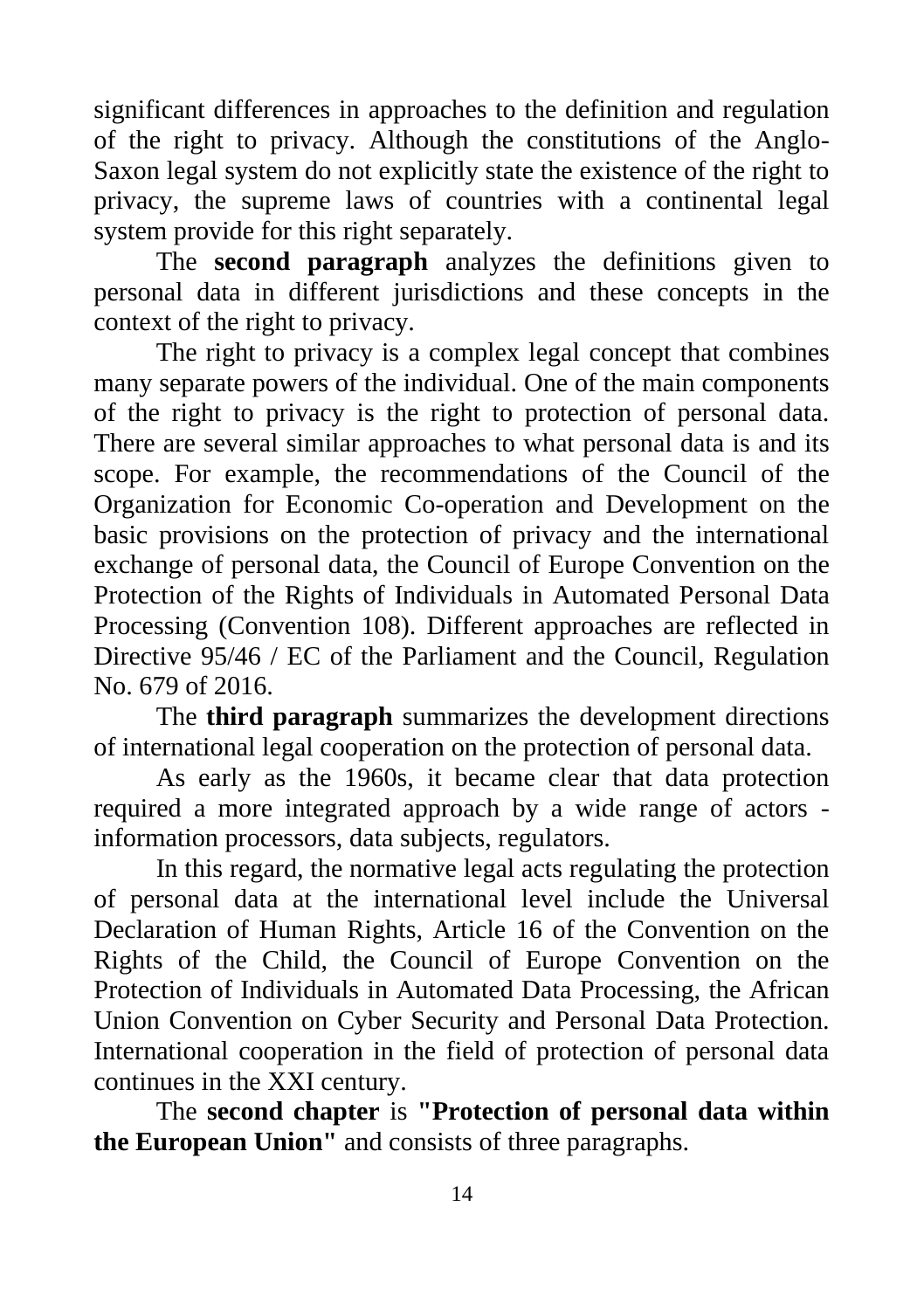The **first paragraph** provides an overview of the protection of personal data in the European Union.

The main sources for the protection of personal data in the European Union are the European Convention for the Protection of Human Rights and Fundamental Freedoms, the Council of Europe Convention for the Protection of Personal Data in the Automated Processing of Personal Data, directives on the protection of personal data, the EU Charter 2000; Regulation No. 679. At the same time, the adoption of national laws of the EU member states aimed at regulating the protection of personal data has had a positive impact on the development of this process in general.

One of the first important acts adopted in the European Union in this area was Directive 95/46 / EC, the General Regulations for the Protection of Persons in the Automatic Processing and Free Movement of Personal Data (EU 45/2001), Privacy in Personal Data Processing and Electronic Communications. The Directive 2002/58 / EC on the protection of secrets should be especially noted.

At present, the authors of the draft EU Constitution in the "Freedoms" section of the EU Charter on Fundamental Rights separate the categories "respect for privacy and family life, home inviolability and confidentiality" and "the right to privacy" and recognize them as independent, fundamental rights. Therefore, it should be noted that the European approach is based on the understanding of this right as one of the fundamental rights of a person living in the information society.

The **second paragraph** emphasizes the importance and characteristics of the newly enacted General Regulation on the Protection of Personal Data.

On 27 April 2016, the European Union and the Parliament adopted Regulation 2016/679 (General Regulation on the Protection of Personal Data). GDPR came into force on May 25, 2018. This document is not a recommendation, but a binding act and should be applied directly in EU member states. $8$  As rightly noted in the

<sup>8</sup> Rosas, A. EU Constitutional Law: An Introduction. – Hart Publishing, – 2012, – p. 61-62.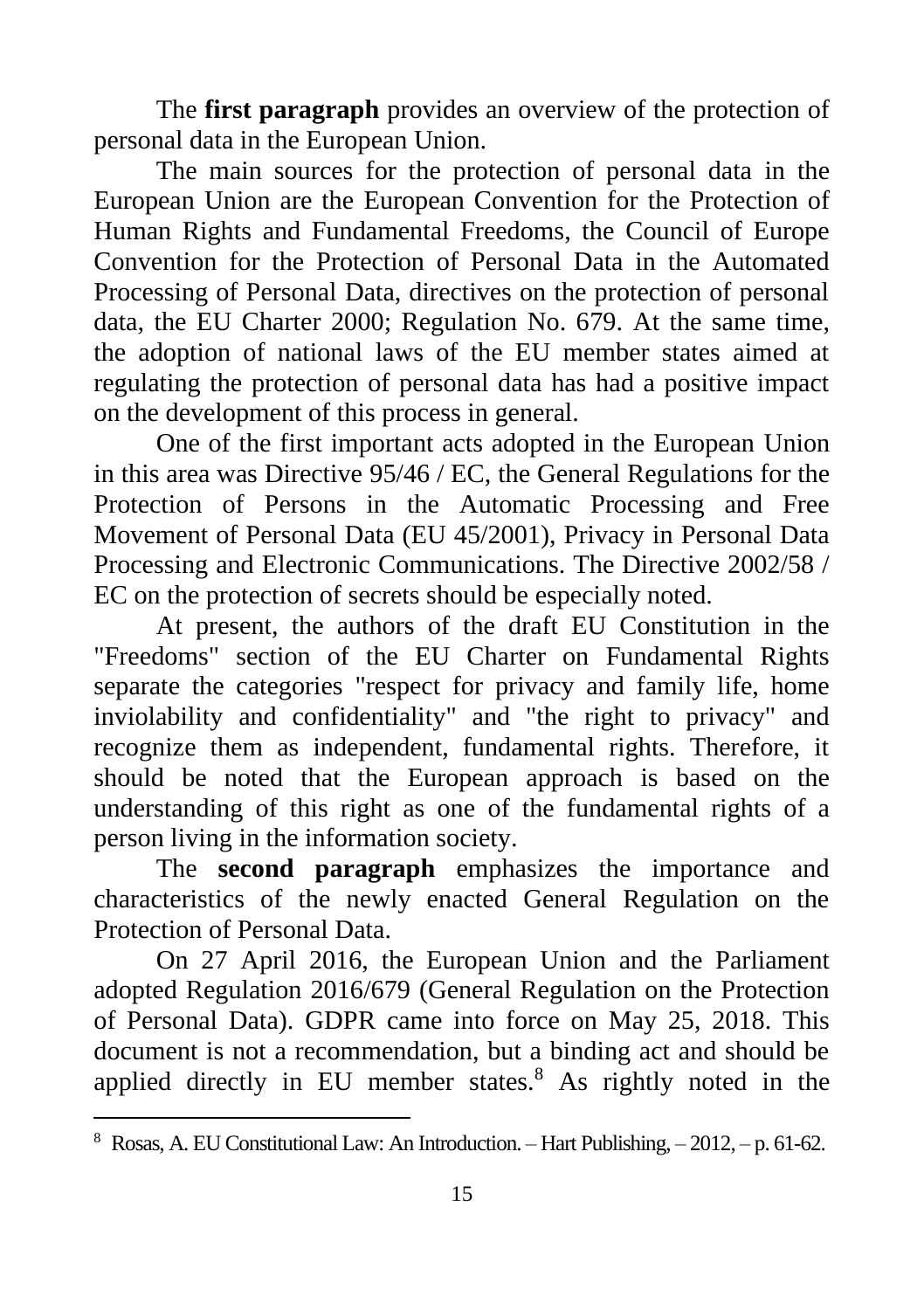literature, GDPR significantly increase the existing requirements for the protection of personal data by expanding their scope, the rights of citizens, as well as the application of special requirements to financial institutions.<sup>9</sup> GDPR recognizes the concept that right to privacy is a fundamental human right.

GDPR is characterized by several important innovations. First, the Regulation is more detailed and comprehensive than the 1995 Directive.<sup>10</sup> Second, the Regulation also applies to institutions registered in third countries, so that persons in the European Union are not deprived of the protection provided in accordance with this Regulation. Third, Part 1 of Article 83 of the GDPR authorizes supervision bodies to impose administrative penalties for violations of these Regulations. Fourth, the Regulation gives the data subject the right to demand compensation from controllers/processors for material or non-material damage as a result of violation of its provisions. Article 51 of the GDPR also provides for the establishment of one or more independent supervision bodies responsible for the observance and monitoring of the provisions of this Document.

GDPR is, so to speak, a document aimed at forming the basis and action plan for the protection of personal data and the right to privacy in the world and has already achieved certain serious results in this area. By adopting GDPR, the European Union reaffirmed its commitment to the protection of fundamental human rights and freedoms, in particular the right to privacy, as enshrined in the Charter of Fundamental Rights and the Treaty on the Functioning of the European Union.

<sup>9</sup> Crowe, D., Knoipner G., Marksteiner L. DPO concept according to GDPR: basic principles of creation of the authorized representative in the bank / D. Crowe, G. Knoipner, L. Marksteiner // Banking Review. BankNadzor application, - 2018. № 1, - p. 36-40.

<sup>&</sup>lt;sup>10</sup> Gribanov, A.A. General regulations for the protection of personal data (General Data Protection Regulation): ideas for the improvement of Russian legislation // Law,  $-2018$ . № 3,  $-$  p. 149–162.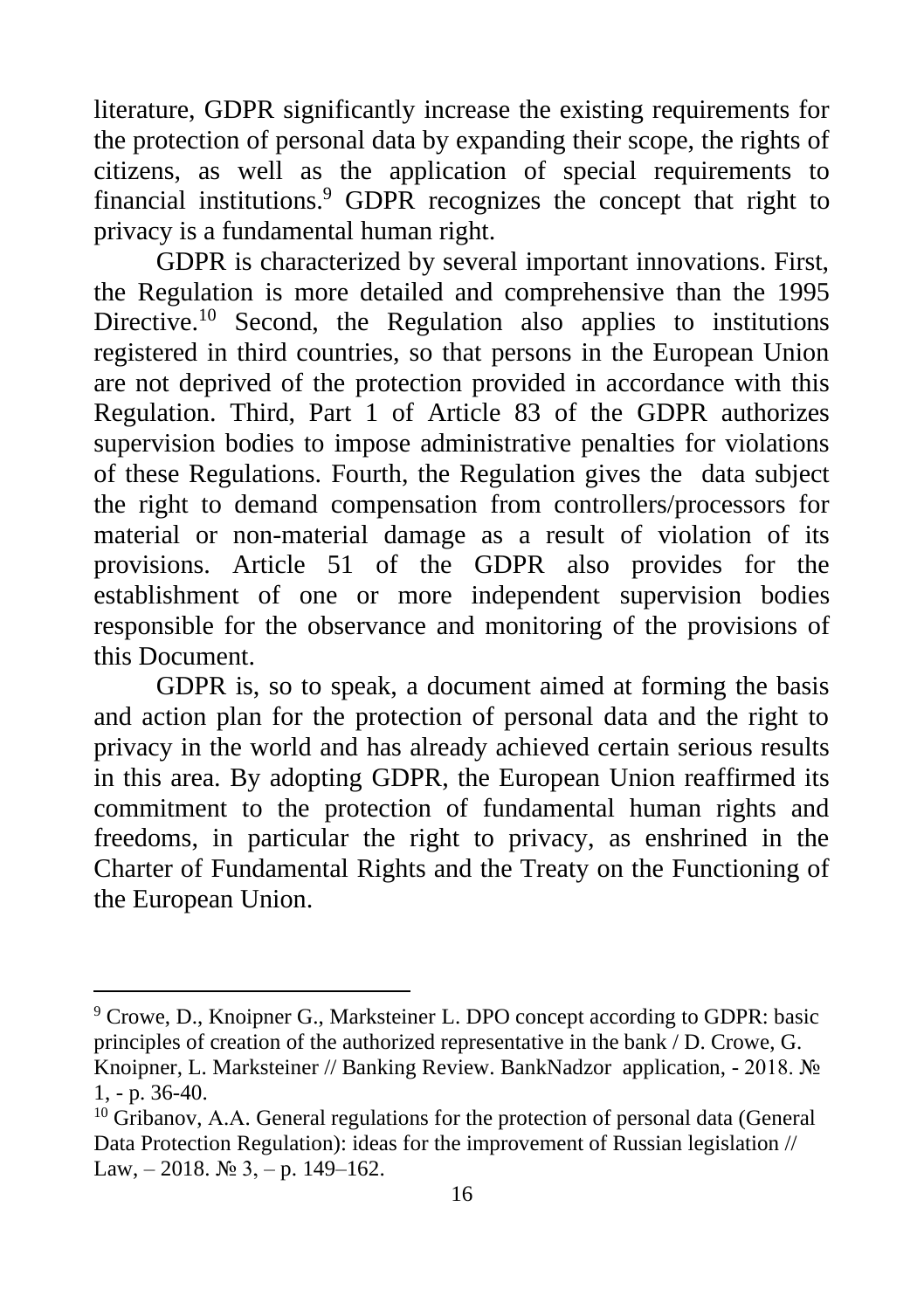The **third paragraph** highlights the transfer of personal data to third countries, as well as explains the conditions for the use of personal data by law enforcement agencies.

One of the notable issues is the cross-border transfer of personal data to third countries. Such transfer shall be based on the laws of the Union governing the relevant sphere and on special agreements concluded in this field.

The most dynamic cooperation in this area has developed with the United States. The Safe Harbor Agreement between the European Union and the United States was declared invalid in its October 6, 2015, decision against Maximillian Schrems v Data Protection Commissioner.<sup>11</sup> The European Commission's decision of 12 July 2016 launched a new transatlantic data transmission mechanism called the Privacy Shield, which provides the European Union with adequate data protection in the United States.<sup>12</sup> According to this mechanism, the procedure established for the transfer of personal data between the European Union and the United States should comply with the requirements of the General Regulations in force from 25 May 2018, as well as the latest requirements in the field of personal data protection.

In addition, the European Union and the United States signed an agreement dated June 2, 2016 on the protection of personal data related to the prevention, investigation, detection and investigation of criminal offenses. A similar agreement with Canada is being discussed.

Articles 45 and 47 of GDPR set out other grounds for the cross-border transfer of personal data.

Rules for the processing of personal data by law enforcement or the police are a complex and insufficiently studied area. In this area, we can mention the Directive No. 2016/680 dated April 27, 2016 on the protection of information by law enforcement agencies.

<sup>&</sup>lt;sup>11</sup> Case C-362/14: Judgment of the Court (Grand Chamber) of 6 October 2015.

<sup>&</sup>lt;sup>12</sup> Griller, S. Mega-regional Trade Agreements: CETA, TTIP, and TiSA : New Orientations for EU External Economic Relations / S.Griller, O.Walter, E.Vranes, – New York: Oxford University Press, – 2017, – p. 183-184. 327 p.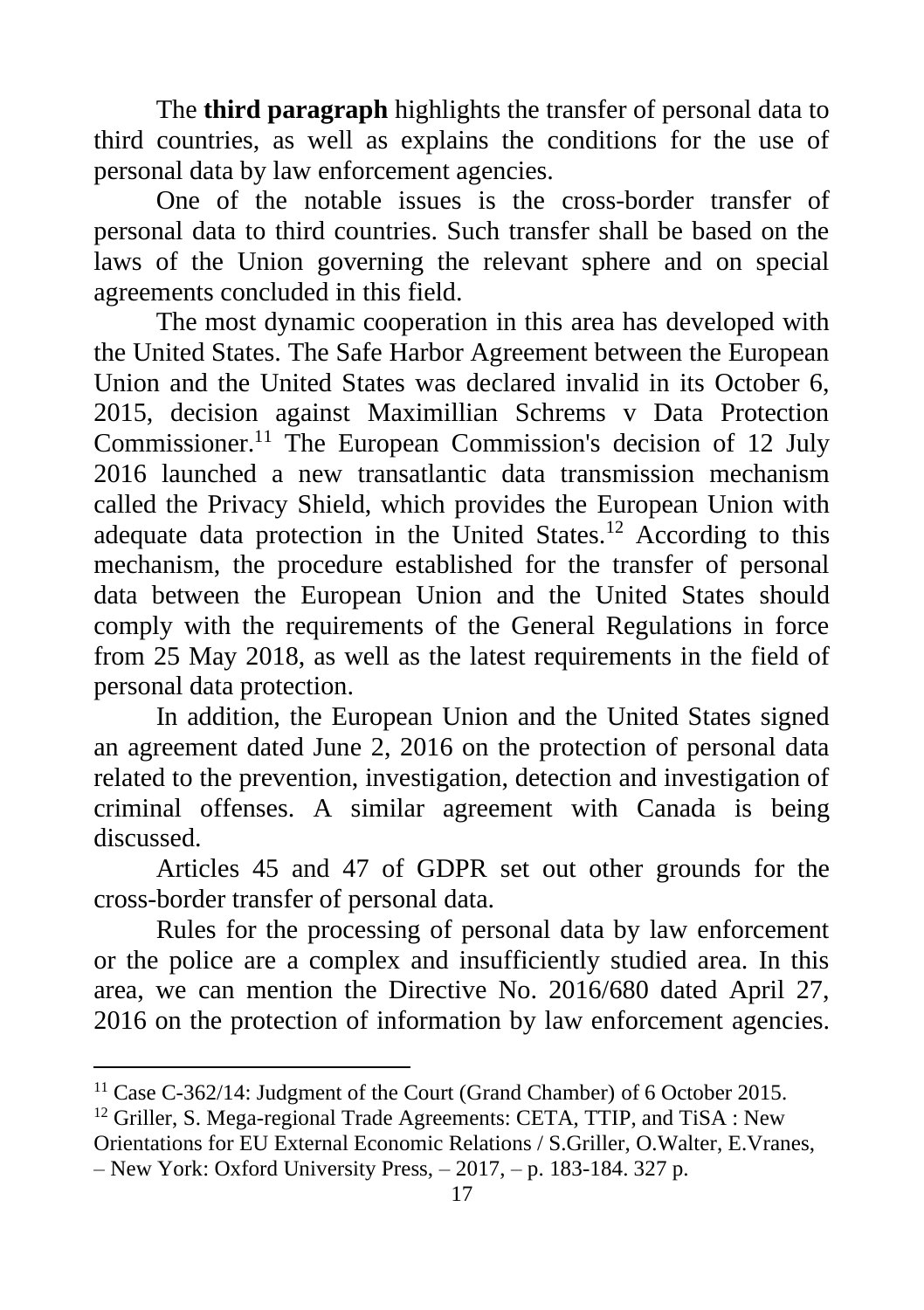The directive sets European standards for the exchange of information between law enforcement agencies.

Thus, summarizing the above, it can be concluded that at the European level, the legal regulation of the processing of personal data by law enforcement agencies is more advanced due to the adoption of the General Regulation of 2016 and Directive 2016/680 of that date. By adopting a new legal framework for data protection, the European Union has established a global golden standard. We hope that other countries will take advantage of this initiative.

The **third chapter** is "**Rules for the Protection of Personal Data in the US Legal System**" and consists of two paragraphs.

The **first paragraph** discusses the characteristics of the protection of personal data in the US legal system.

One of the important features of the right to protection of personal data in the Anglo-Saxon legal system is related to the fact that this right was previously formed by court precedents and legal doctrine.

The doctrinal approach to the formation and development of the right to privacy in the United States in the modern sense is described in the famous article "The right to privacy" by S.D. Warren and L.D. Brandays, published in the Harvard Law Review on December 15, 1890.

There is no specific article in the US Constitution on the inviolability of private life. However, the activity of the courts in this country has revealed the constitutional basis for the protection of privacy rights in the broadest sense from the free interference in certain confidential areas of private life. It is based on the protection of individual liberties from state interference and is enshrined in the Fourth, Fifteenth and Fourteenth Amendments to the Constitution.

In general, the United States has a sectoral approach to data confidentiality. There is no specific federal law that guarantees the confidentiality and protection of personal information. Instead, legislation at the federal level primarily protects data in certain sectors. These acts apply only to specific areas such as "health,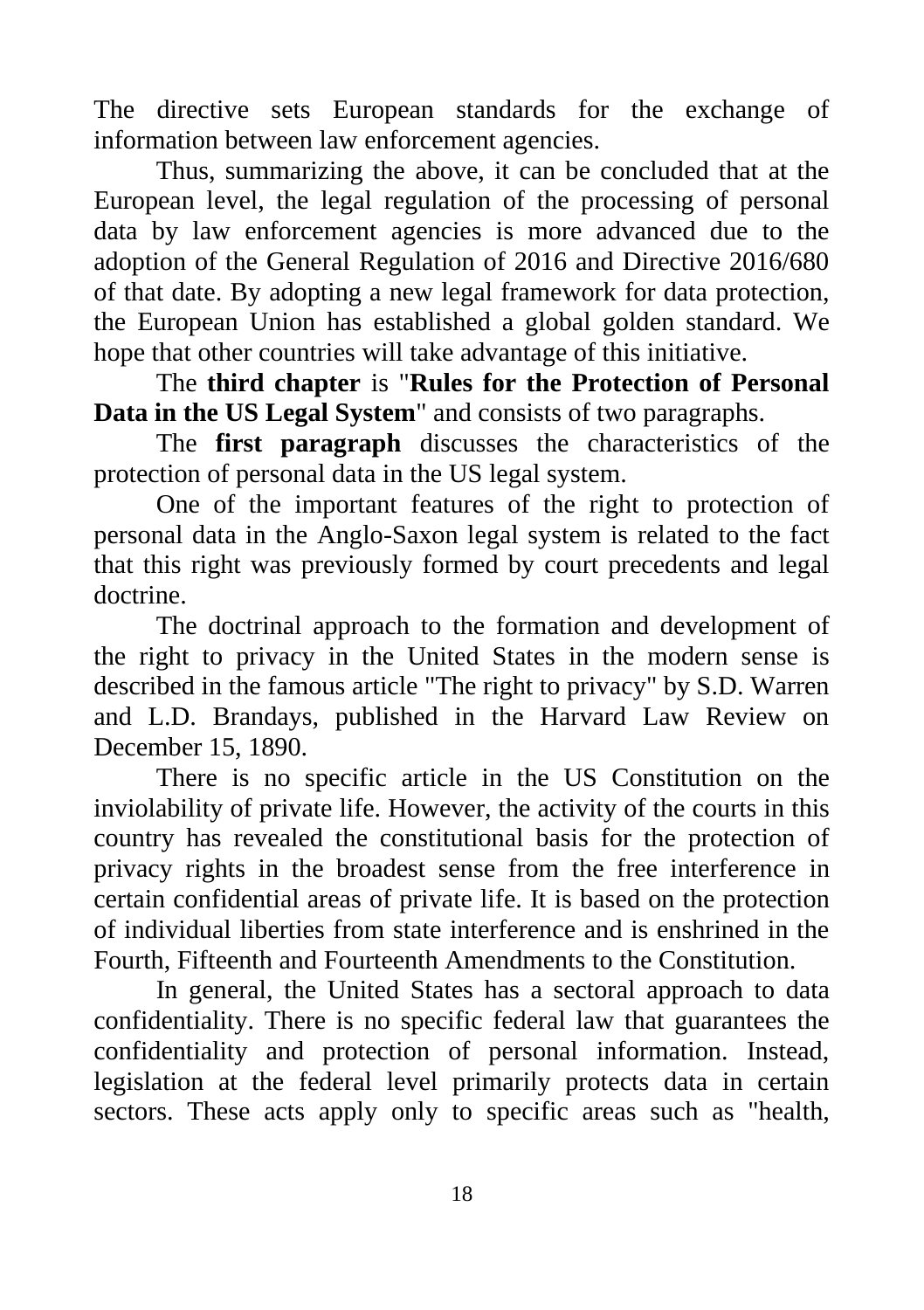education, communications, protection of children's rights and financial services, or cases of data collection on the Internet."

Judicial practice and court decisions made at different times play an important role in regulating legal relations in the field of personal data protection in the United States.

It should be noted that until the 1970s, the decisions of the US courts did not provide the necessary protection of privacy. 1977 Whalen v. In Roe's case, the Supreme Court unanimously ruled that the registration of a specific centralized database in New York State containing the names and addresses of persons prescribing certain drugs does not violate the right to privacy.

Significant decisions include the decision of the Ninth Circuit Court of Appeals in the case of US v. Westinghouse, the decision in the case of Katz v. US, the decision in the case of Roe v. Wade, Eisenstadt Bayer. decision in the case against (Eisenstadt v. Baird), Griswold v. Decision on the Connecticut Case, Southeast Pennsylvania Planned Parenting v. The case against Casey is noteworthy.

These judgments have a limited scope and do not seriously affect the private sector, where there are many questions about privacy and confidentiality.

The **second paragraph** considers various aspects of the operation of control mechanisms for the protection of personal data.

It is important to note the importance of the Federal Trade Commission, an independent US law enforcement agency, in the protection of personal data. The Federal Trade Commission plays a leading role in ensuring the protection of personal data related to fraud and unfair trade transactions and law enforcement. The commission also has the power to impose enforcement measures to stop violations and to force companies to take positive action to correct their illegal behavior.

Congress empowers the Federal Trade Commission to enact a number of sectoral laws, including: the Loan Allocation Act, the Child Privacy Act, the Equal Credit Opportunity Act, and the Honest Credit Reporting Act.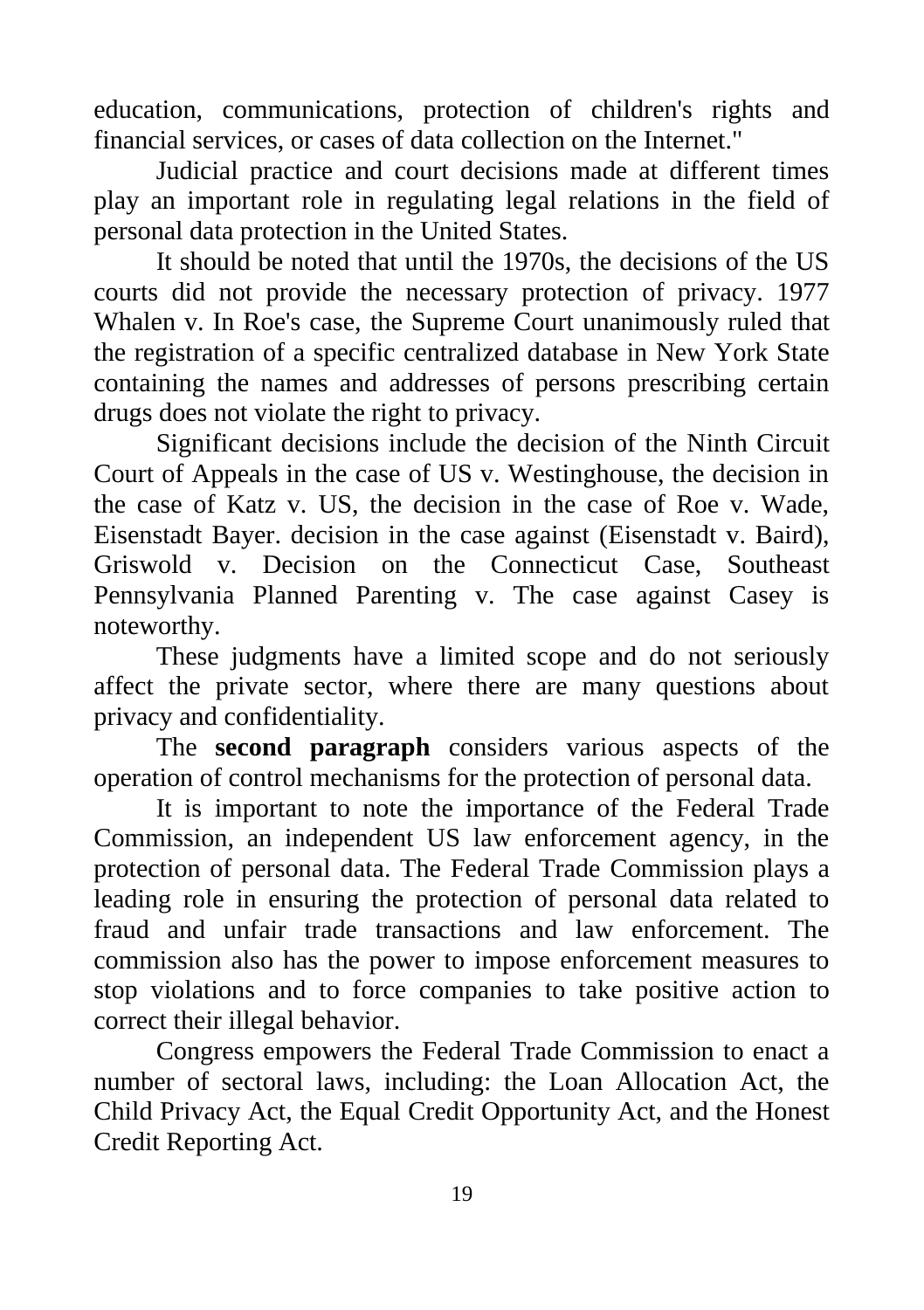At the federal level, a number of other important pieces of legislation are in force, including the protection of personal data: the Financial Services Modernization Act (Graham-Leach-Bliley Act); Health Insurance Mobility and Accountability Act (HIPAA); Law on Unwanted Pornography and Marketing (CAN-SPAM Act); Law on Confidentiality of Electronic Data; Law on Computer Fraud and Violence.

Thus, the development of the right to privacy in the United States has evolved from the recognition of doctrinal and judicial precedents to the formation and improvement of a system of specific legal acts that comprehensively regulate the right to privacy in various fields of human activity. However, modern EU standards place higher demands on the protection of personal data than American standards.

The **fourth chapter** is **"Protection of personal data in the Republic of Azerbaijan: theoretical and practical problems"** and consists of three paragraphs.

The **first paragraph** describes the evolution of the institute of protection of personal data as an interdisciplinary legal institution in the Republic of Azerbaijan.

The Institute for the Protection of Personal Data is a legal institution that is part of the right to information. The right to information mainly regulates the relations arising in the field of information exchange activities.

It should be noted that the right to privacy, which is the core of the right to protection of personal data, is a constitutional right and is directly enshrined in the Constitution of the Republic of Azerbaijan. In the Referendum of March 30, 2009, Part III was added to Article 32 of the Constitution of the Republic of Azerbaijan, which states that "the collection, storage, use and dissemination of information about one's private life without one's consent is not allowed." Paragraph V attached to this article reflects this provision: "Except for the cases established by law, everyone may get acquainted with the information collected about him. Everyone has the right to demand the correction or removal (cancellation) of information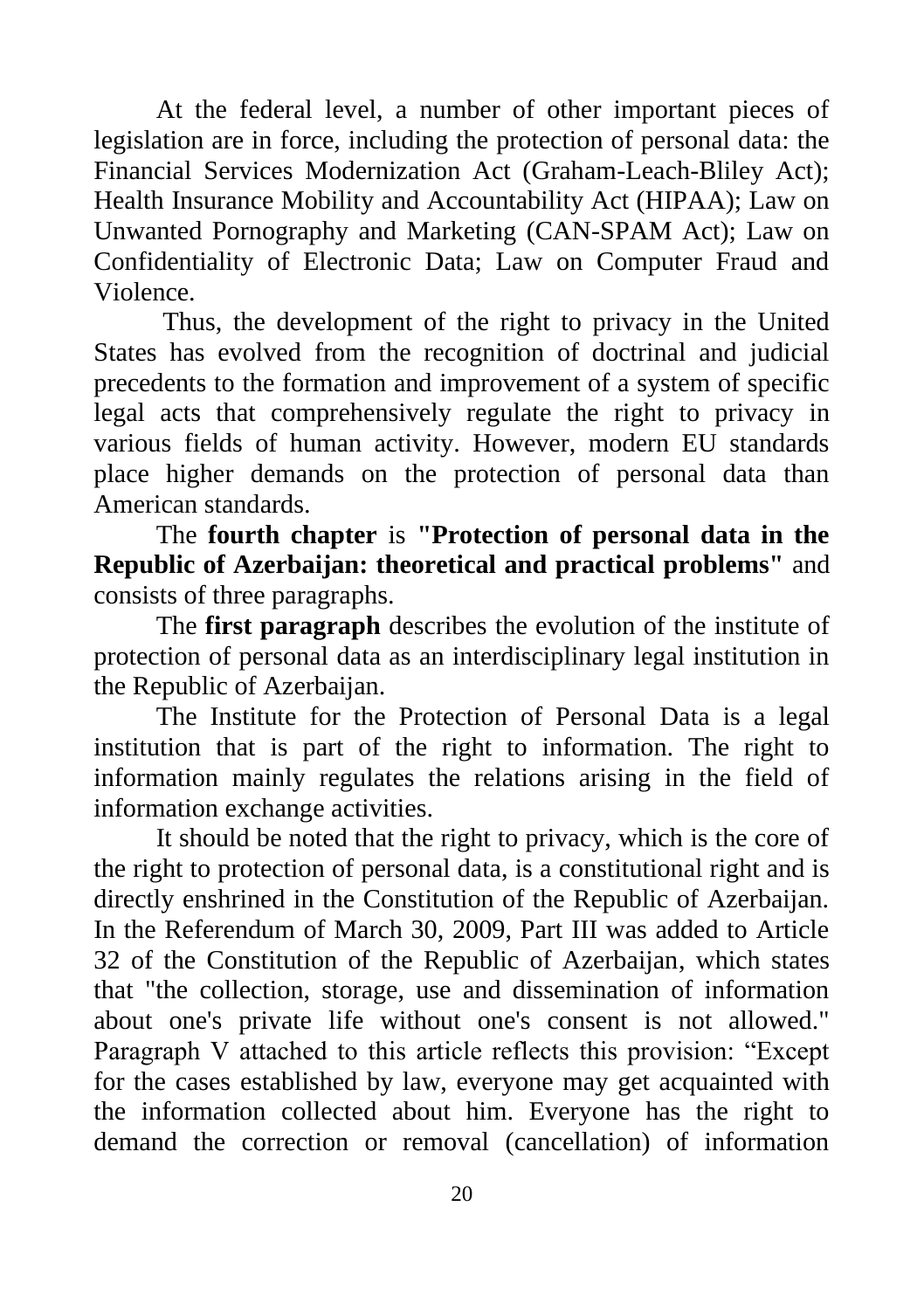collected about him, which is not true, incomplete, as well as obtained in violation of the law.

As we know, international agreements to which our Republic is a party are an integral part of the legislative system of the Republic of Azerbaijan. Therefore, Article 8 of the European Convention for the Protection of Human Rights and Fundamental Freedoms should be emphasized among the relevant norms of international law. This article states that the exercise of this right by public authorities is not allowed, except as provided by law and necessary in a democratic society.

The **second paragraph** analyzes the theoretical and practical problems of the development of sectoral legislation on the protection of personal data.

Currently, the legal framework for the protection of personal data is formed in two directions: specialized (or special) legislation and other (general) laws. Other laws contain legal norms that guarantee the protection of personal data only in certain matters and regulate the protection of certain types of personal data.

The special legislation includes, first of all, the Law of the Republic of Azerbaijan on Personal Data. General laws include: Law of the Republic of Azerbaijan on Information, Informatization and Protection of Information, Law of the Republic of Azerbaijan on Access to Information, Law of the Republic of Azerbaijan on Biometric Information, Law of the Republic of Azerbaijan on Telecommunications, Law of the Republic of Azerbaijan on Mass Media and others. Various articles of these laws also contain provisions on the protection of personal data.

In addition to the above-mentioned special and general laws, the protection of personal data in national legislation is provided by a mechanism called "professional secrecy". We are talking about such concepts as medical secret, bank secret, lawyer's secret.

The national legislation on the protection of personal data in our country is at a satisfactory level and is developing steadily. However, there are still some shortcomings and uncertainties in this direction.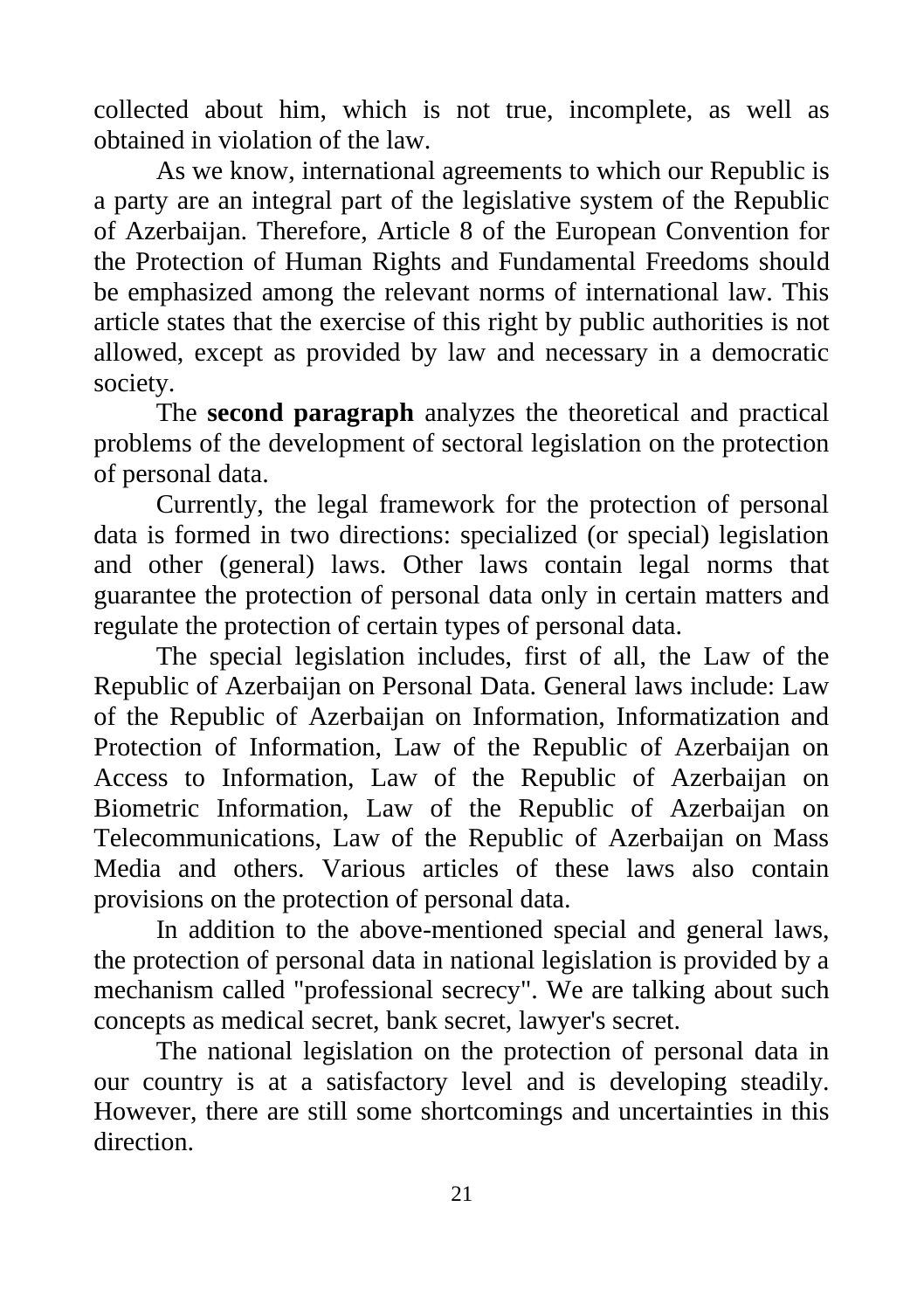The **third paragraph** clarifies the legal basis for the processing of personal data by the competent state authorities, explains the grounds and conditions of legal liability for violation of the norms for the protection of personal data.

Restrictions on the processing of personal data are inevitable. In each case, such restrictions must be justified. We are talking about the interests of society, public interests, national security.

The Constitutional Law "On Regulation of the Implementation of Human Rights and Freedoms in the Republic of Azerbaijan" stipulates that the right to personal immunity enshrined in Article 32 of the Constitution only protects the interests of state security, health and morals, rights and freedoms of others, crime without changing the essence of this right. This may be restricted in the interests of the prevention of riots, the maintenance of public order and the economic well-being of the country.

As for the supervision bodies over the processing of personal data in our country, it is the Ministry of Transport, Communications and High Technologies of the Republic of Azerbaijan. It is important to note the activities of the ministry. In addition, one of the most effective mechanisms for the protection of human rights and freedoms in democratic societies is the institution of the Commissioner for Human Rights or the Ombudsman. However, one of the main features of the Commissioner for Human Rights in the Republic of Azerbaijan is that he has no power function. Its activity does not lead to reconsideration or cancellation of the decisions of state bodies ensuring the protection and restoration of violated rights and freedoms.

The legal protection of confidential information of a personal nature must be addressed in a comprehensive manner, such protection cannot be resolved within the framework of norms of one area of law, it will result in legal liability depending on the relationship of the violated legal relationship (labor, civil, administrative, criminal, etc.).

It should be noted that the legislation is currently being drafted, where violations are drafted and adequate sanctions are applied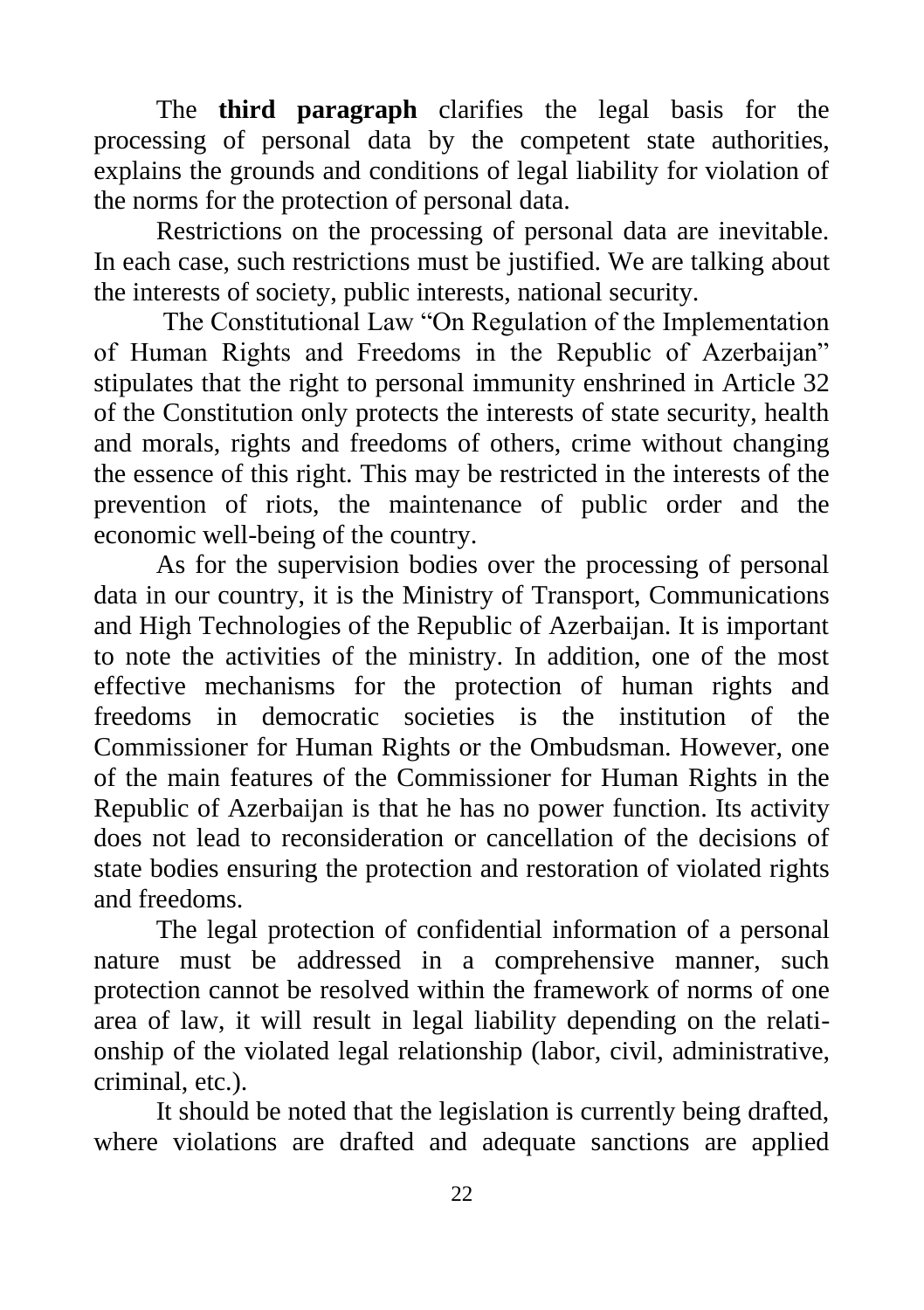depending on the degree of public danger. Criminal law has a broad approach to confidential information and provides for liability for its intentional and reckless dissemination. This can be found in a number of articles of the Criminal Code.

Within the framework of civil liability, the subject of personal data may demand compensation for damages and (or) moral damages in court.

It should be noted that according to Article 23.4 of the Civil Code of the Republic of Azerbaijan, a person whose honor, dignity or business reputation has been tarnished has the right to demand both refutation of such information and compensation for damage caused to him as a result of such dissemination.

Summarizing the above, we note that in general, the norms providing for legal liability for violations of the rules in the field of protection of personal data are at a satisfactory level. A lot of work has already been done within the Civil Code of the Republic of Azerbaijan, the Criminal Code, the Code of Administrative Offenses and other normative legal acts, and an effective legal framework has been formed.

However, there are some shortcomings and there is a need for improvement. The main shortcoming of the existing legal liability for violations of the rules related to personal data is that in some cases, consistency and coherence between different areas of personal data circulation is not followed.

The **fifth chapter** is "**Application of international experience in the field of personal data protection in the Republic of Azerbaijan: the problem of improving the legislation"** and consists of two paragraphs.

The **first paragraph** considers the application of best international practice to improve the legislation in the field of personal data protection in the Republic of Azerbaijan, the importance of international legal norms in the formation of legislation and judicial practice in the field of personal data protection.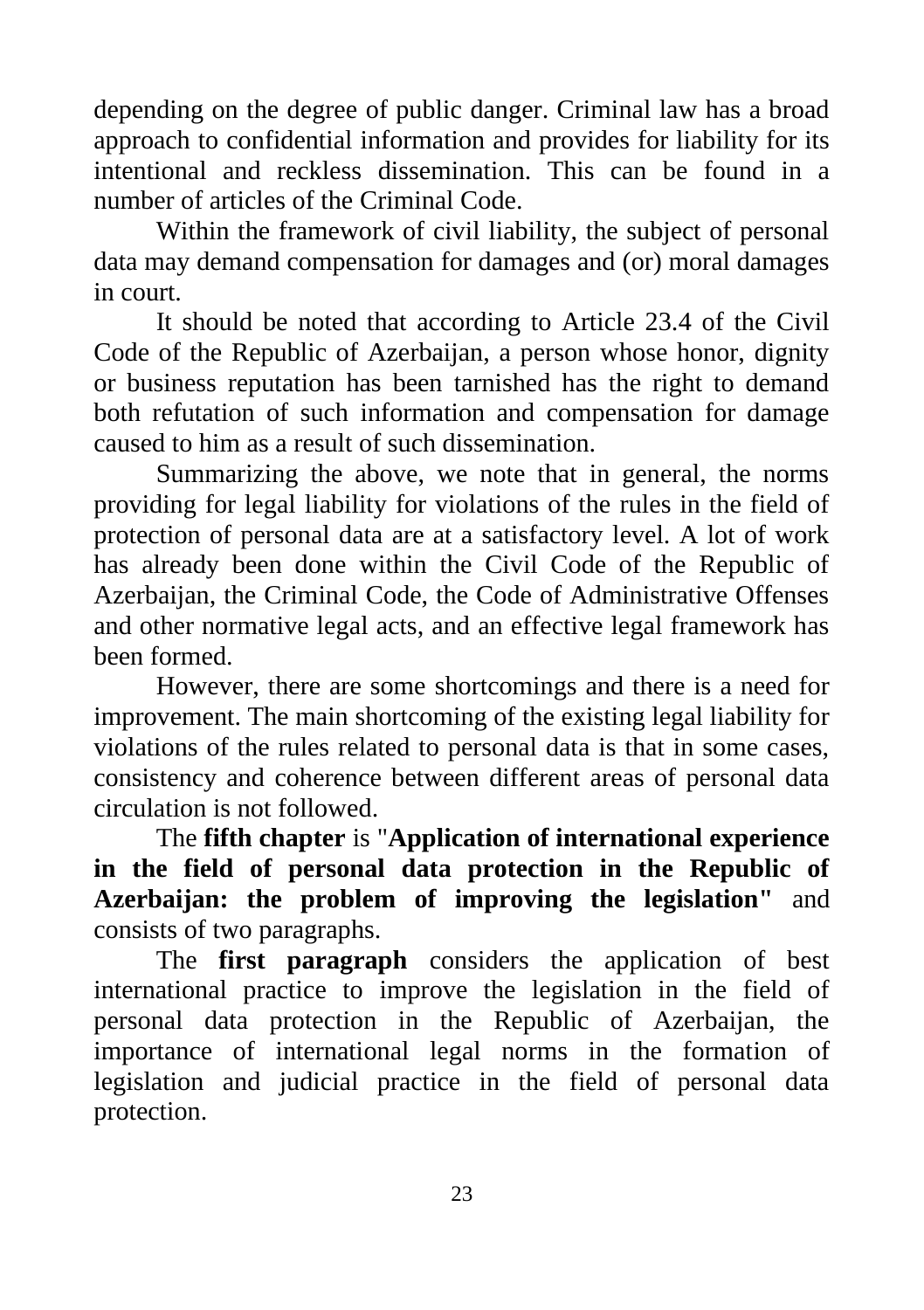Examples of Azerbaijan's international obligations on the right to privacy and personal data include the International Covenant on Civil and Political Rights of 1966, the European Convention on Human Rights, the Council of Europe Convention on the Protection of Persons in Personal Data Processing, and Cybercrime, the Convention on the Rights of the Child and the Optional Protocol to the Convention on the Rights of the Child on Child Trafficking, Child Prostitution and Child Pornography.

One of the important elements of the mechanism of application of international law at the national level is the application of these rules by national courts. For the correct application of the provisions of international agreements in national legal systems, it is important not only to create a law, but also to apply these agreements directly or indirectly by national authorities. In any case, the application of international law is acceptable to national courts. Although this is a controversial issue, neither national legislation nor international norms prevent this step. The issue of application of international agreements by national courts in our country is not widely reflected in the legislative practice.

The **second paragraph** explains the ways and means of improving the legislation in this area.

International legal norms on the protection of personal data, including the practice of applying the precedents of the European Court of Human Rights in the national courts of the Republic of Azerbaijan, is still in its infancy. However, it should be noted that slander, libel, and intrusion into private life are already common in court practice.

It is important to note the importance of the decisions of the Constitutional Court and the Plenum of the Supreme Court of the Republic of Azerbaijan in the field of protection of personal data. Respect for and observance of human rights and freedoms in the use of personal data on a legal basis is also reflected in a number of decisions of the Constitutional Court of the Republic of Azerbaijan and the Plenum of the Supreme Court of the Republic of Azerbaijan.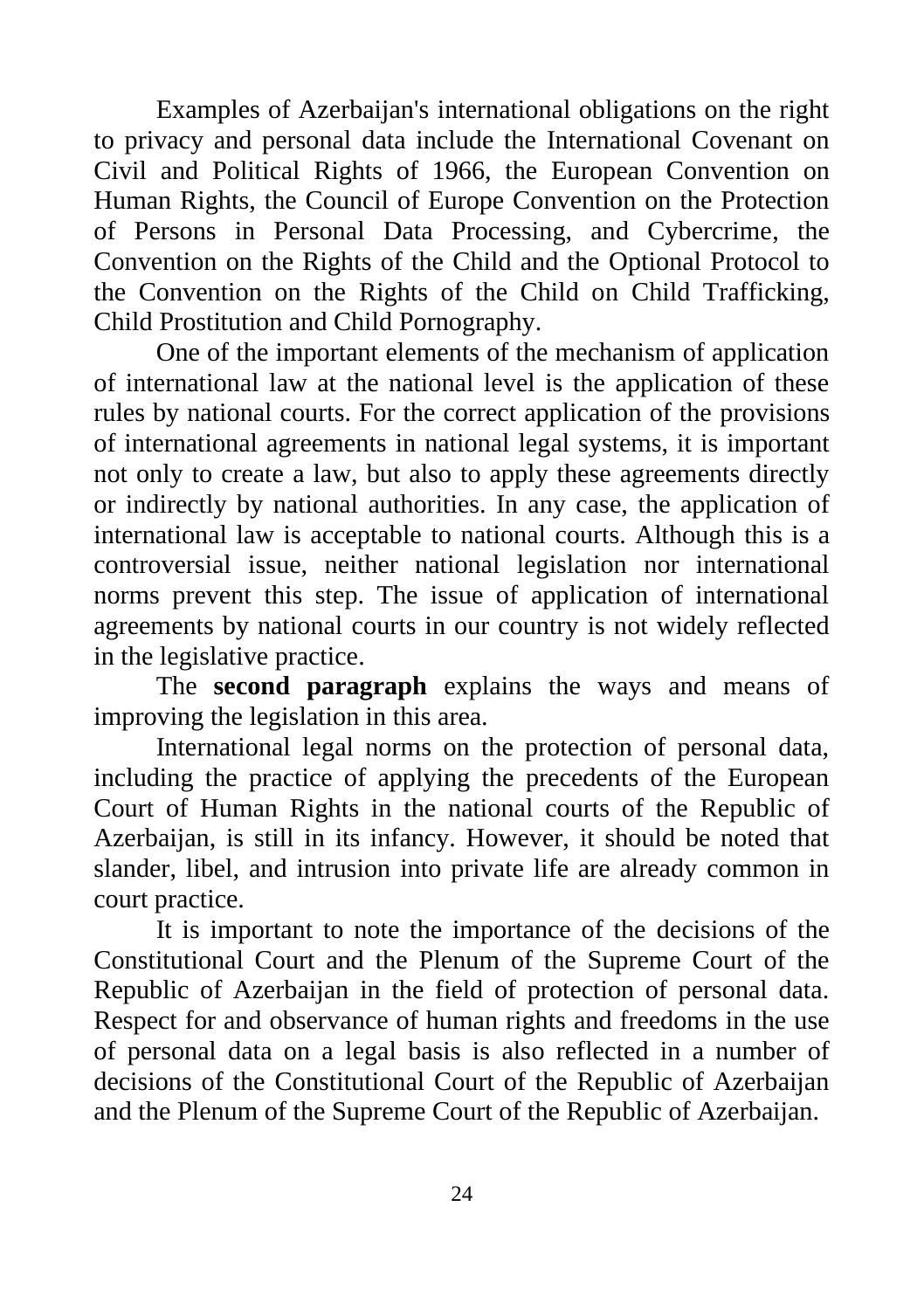In general, the decisions of the Constitution and the Supreme Court of the Republic of Azerbaijan can be considered useful as a step forward in terms of protection of personal data, restriction of the right to privacy and, in general, the settlement of these issues on the basis of international law.

The supremacy of international law is recognized in Azerbaijan. The country's legislation uses the concept of international agreements to which our Republic is a party. International agreements to which our country is a party have direct legal force in the Republic of Azerbaijan, provided that the agreement does not preclude direct legal force, ie it does not provide for the adoption of a special domestic act. We also consider it expedient to touch upon the issue of the norms of international law, which have a direct impact, when investigating the issue of the legal force of the norms of international law. The question of whether an international treaty itself is enforceable is a matter of domestic law, and its solution varies from state to state. The solution of the conflict problem is also of special importance in terms of the impact of international legal norms on the national legal system.

Law enforcement activities in the field of improving the legislation in the field of protection of personal data in the Republic of Azerbaijan, the application of court precedents, in particular, the precedents of the European Court of Human Rights are of particular importance. In examining the recognition of the decisions of the European Court of Human Rights as a source of law, we inevitably encounter the fact that judicial precedent and case law are not officially included in the system of legal sources of the Republic and are not recognized by national legal doctrine.

Unlike countries with a common legal system, the doctrine of judicial precedent does not exist in Azerbaijan. The reason for the scientific controversy is that, in fact, the decisions of the supreme judicial bodies of the Republic of Azerbaijan and the decisions of the European Court of Human Rights have begun to act as a source of law in the Republic of Azerbaijan. When considering this issue in relation to the Republic of Azerbaijan, it should be noted that the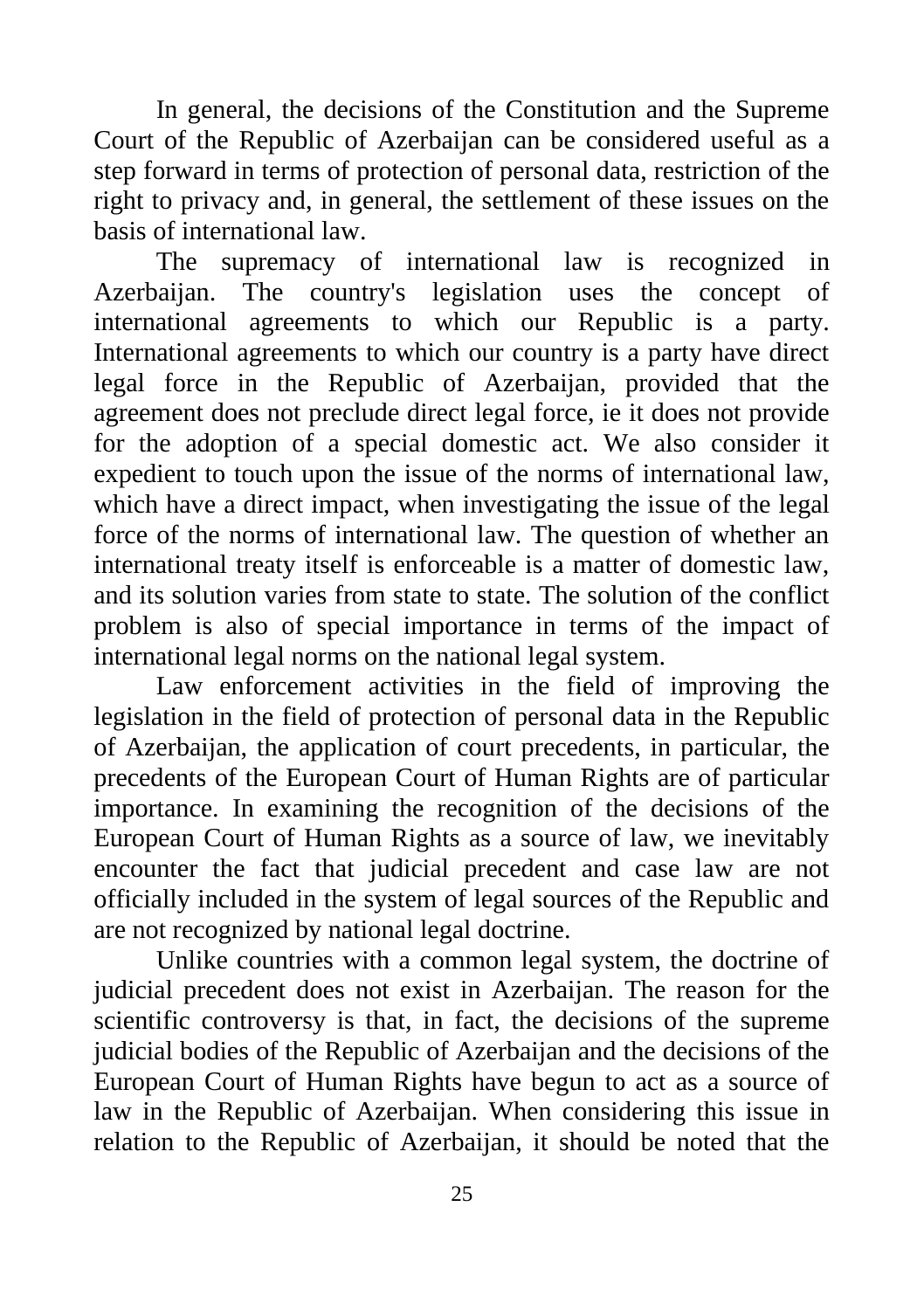court precedent is not officially mentioned among the sources of national law.

The **Conclusion** of the dissertation notes the important proposals and results obtained in connection with the research. In general, they can be expressed as follows:

1. It should be noted that some international legal acts poorly reflect the main trends in the development of modern society. In this regard, it is necessary to develop and implement international and regional international documents that provide effective international protection of the right to privacy.

2. Given the importance of cooperation in the field of law enforcement, in recent years there has been a need to use new, more advanced control mechanisms in the field of personal data protection.

3. There is a need to attract highly qualified personnel with the necessary knowledge in the technical, legal and other spheres in the field of personal data protection. There is very little information about the protection of personal data of citizens, the operation of legal mechanisms in this area. Therefore, it is important to carry out educational activities in this area among the population, especially the younger generation.

4. In most countries of the world, there are official government agencies responsible for protecting the personal data of citizens. For example, in Australia, Canada, Germany, Switzerland, and the United Kingdom, there are agencies called Data Protection Commissioners. It was also planned to establish the position of the Information Commissioner in the Republic of Azerbaijan. However, in accordance with the amendments made to this Law in 2012, this task was assigned to the Commissioner for Human Rights. Unlike other countries, the Commissioner for Human Rights in the Republic of Azerbaijan does not submit separate annual reports on the state of information rights in the country.

5. At present, the norms related to the regulation of confidential information of a personal nature are not fully systematized in the Republic of Azerbaijan. However, these norms do not solve the problems that arise today in the field under consideration, because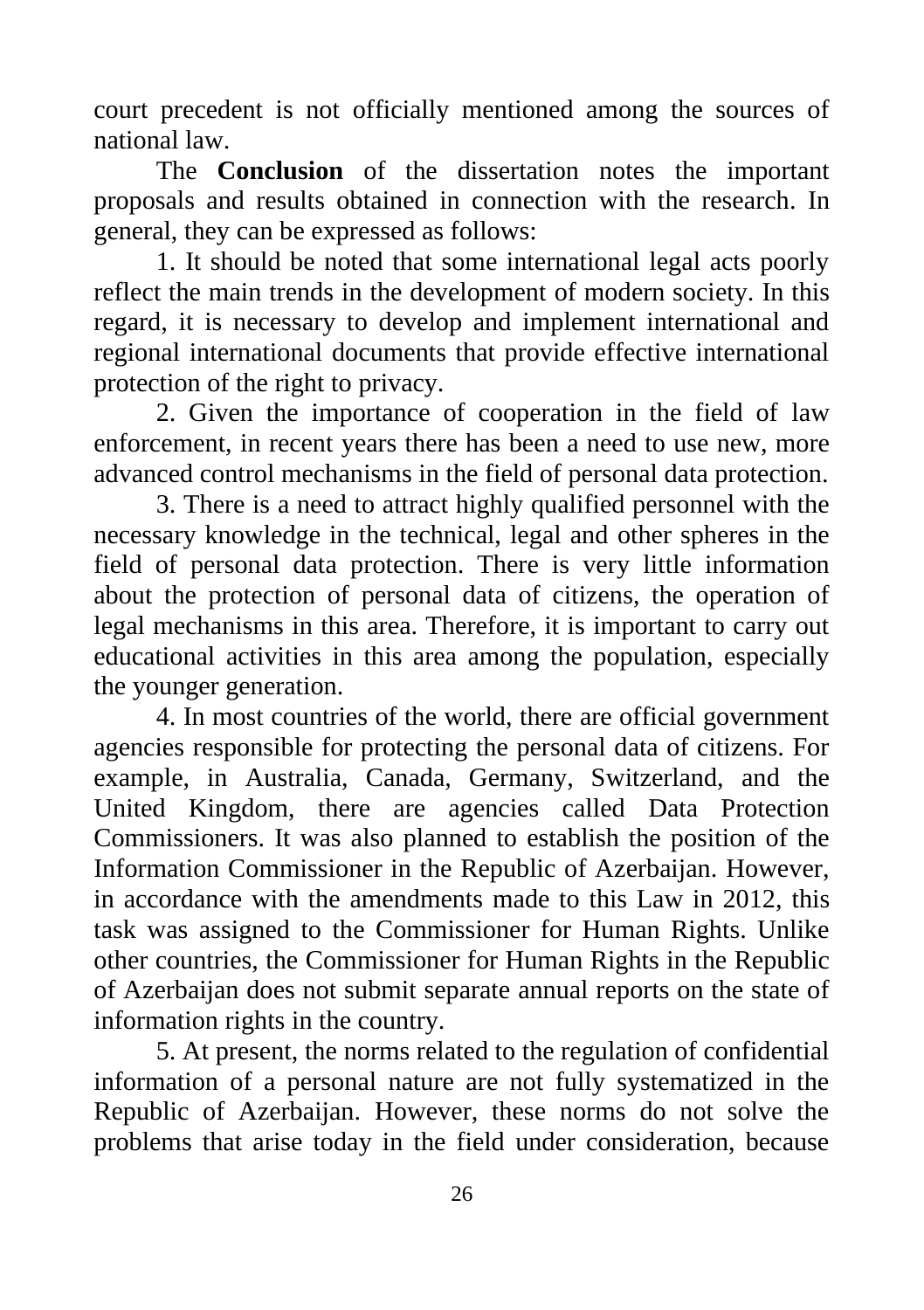the norms are general, declarative. In this regard, there is a need for further development and specification.

6. The main shortcoming of the existing legal liability for violation of the rules related to personal data is the weakness of the interaction between the various areas of personal data circulation. Other shortcomings include the lack of comprehensive legal liability for violations of personal data, the lack of a systematic approach to the legal protection of personal data, and significant shortcomings in the legal and technical structure of personal data protection crimes.

7. Based on the fact that the dissemination of confidential information of a personal nature poses a more significant public threat to specific citizens, the issue of regulating the dissemination of personal information is important and should be considered expeditiously.

8. One of the existing legal problems is that neither the civil nor criminal legislation clarifies the concept of "private life" in the existing norms. Terminological differences in the legislation do not allow us to speak with confidence about the possibility of effective protection of personal rights in case of violation.

9. The experience of the EU legal system should be used in the process of improving the legal framework of the Republic of Azerbaijan in the field of protection of personal data. The established EU legal practice on the protection of personal data should be used in the legislation of the Republic of Azerbaijan to ensure the protection of personal data and to ensure the free exchange of information between the Republic of Azerbaijan and other states.

## **The main content of the research work is reflected in the theses and articles published below:**

1. Consent as a legal basis for processing of personal data – elements and legal aspects // Proceedings of International Scientific-Practical Conference on Processes and trends of modern development of legal science in Azerbaijan, – 02-03 October – Baku: 2018, – p. 336-339.

2. International legal aspects of protection of personal data // Proceedings of Internatioanl Scientific Conference of Doctoral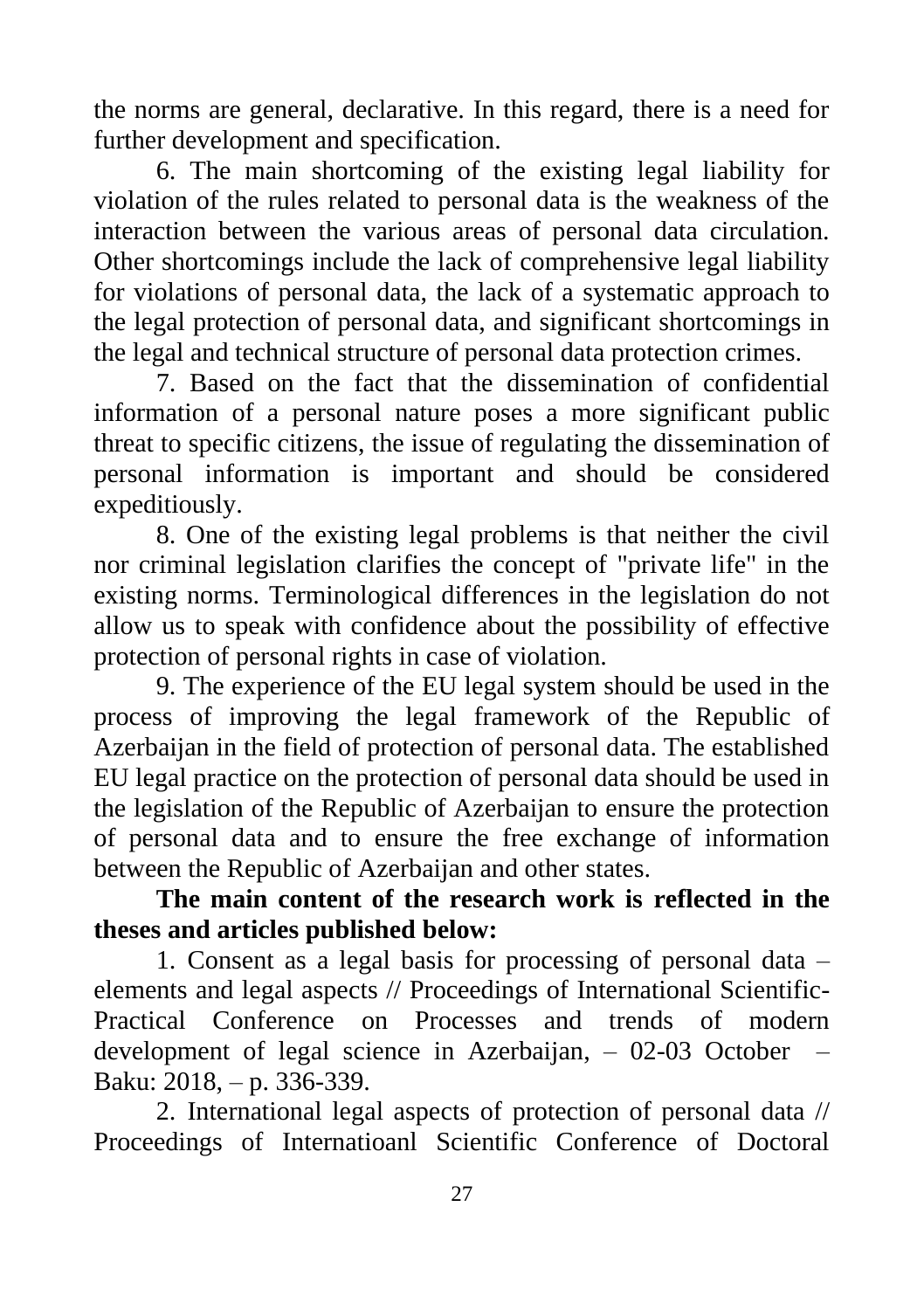Students and Researchers,  $-$  Baku: 2018,  $-$  p.2.  $-$  p. 109-111. (in Azerbaijani)

3. The Right to be Forgotten – Google Spain case and its implications // Proceedings of International Scientific-Practical Conference on Modern integration trends of legal science in the integration of the Republic of Azerbaijan into the international community and the rule of law,  $-14$  December – Baku: 2018,  $- p$ . 94-96.

4. Data portability from the perspectives of EU law // –Baku: Baku University News,  $-2019$ .  $\mathbb{N}$ <sup>1</sup>,  $-$  p. 53-59. (in Azerbaijani)

5. Privacy and workplace monitoring – perspectives of Azerbaijani data protection laws // – Baku: International law and Integration problems ,  $-2019$ . № 2 (57),  $-$  p. 56-61.

6. Rules of Protection of personal data in the legal system of the U.S. // Law Review of Kyiv University of Law,  $-2020$ . No  $2, -p$ . 481-484. (in Russian)

7. International legal cooperation on protection of personal data - development directions and possible trends // - Baku: Azerbaijan Law Journal,  $-2020$ . No  $2, -p$ . 106-111. (in Azerbaijani)

8. The concept of personal data and the importance of its protection // Baku: Azerbaijan Law Journal,  $-2020$ . №3,  $-$  p. 145-151. (in Azerbaijani)

9. Protection of personal data and development of sectoral legislation in the Republic of Azerbaijan // Proceedings of International Scientific-Practical Conference on Interrelation and application of legal fields in modern times: theory and practice,  $-3$ June – Baku: 2020, – p. 523-528. (in Azerbaijani)

10. Global information security and the changing landscape of data protection laws // Proceedings of 7th International Conference on Control and Optimization with Industrial Applications, – Baku, Azerbaijan, – 2020. Vol. 2, – p. 302-304.

11. The rules for the protection of personal data by the institutions of the European Union // Proceedings of International Scientific-Practical Conferenceon Strategic directions of crime prevention at national and transnational levels, – Khanty-Mansiysk: 2021, – p. 238-241. (in Russian)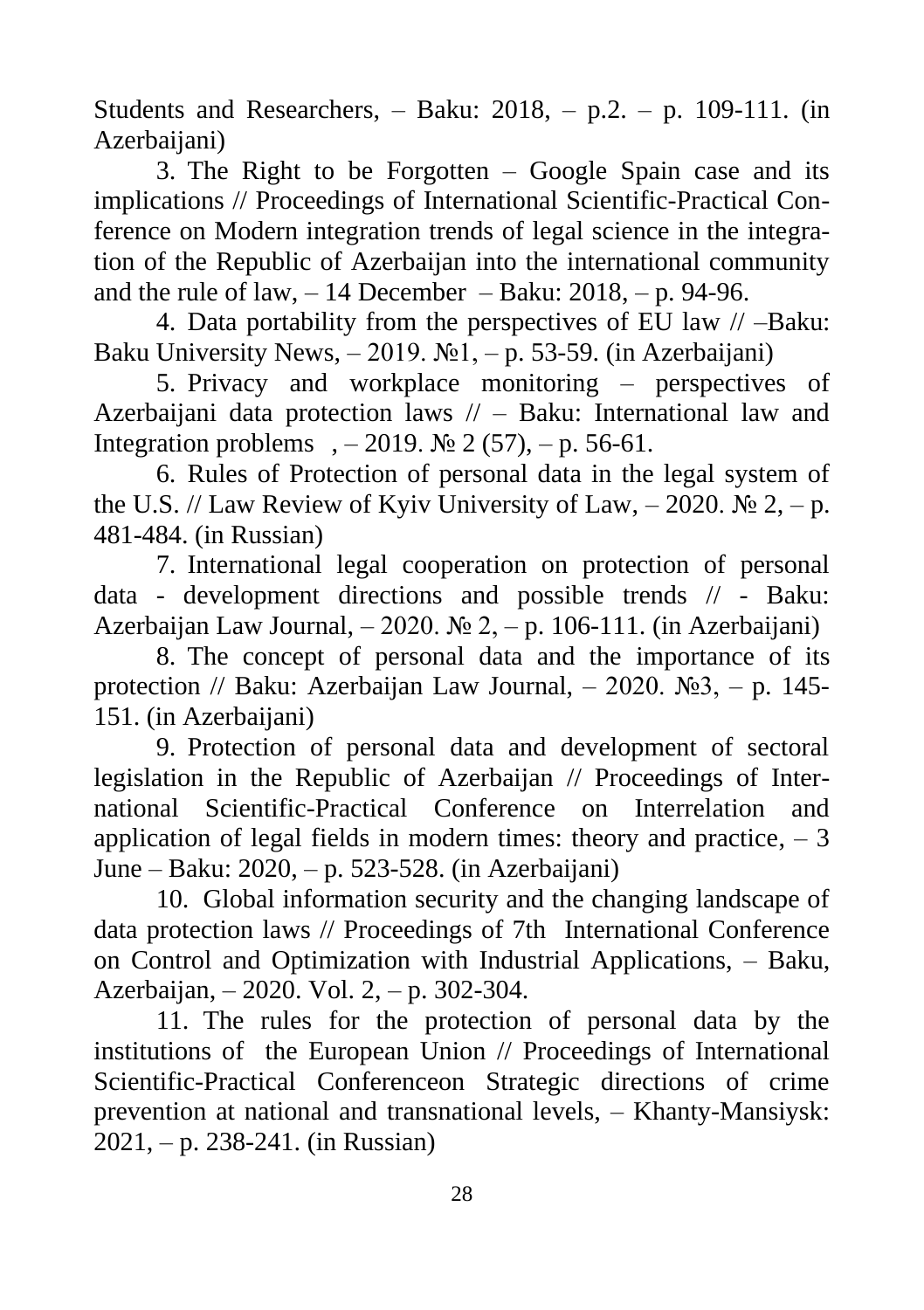The defense will be held on \_\_\_\_\_\_\_\_\_\_\_\_at \_\_\_ at the meeting of the Dissertation Council FD 2.44 of Supreme Attestation Commission under the President of the Republic of Azerbaijan operating at Baku State Baku State University.

Address: AZ 1001, Baku, Z.Khalilov Street 23, Baku State University.

The dissertation is accessible at the Baku State University Library.

Electronic versions of the dissertation and its abstract are available on the official website of the Baku State University.

Abstract was sent to the required addresses on \_\_\_\_\_\_\_\_\_\_\_\_\_\_\_\_\_\_\_